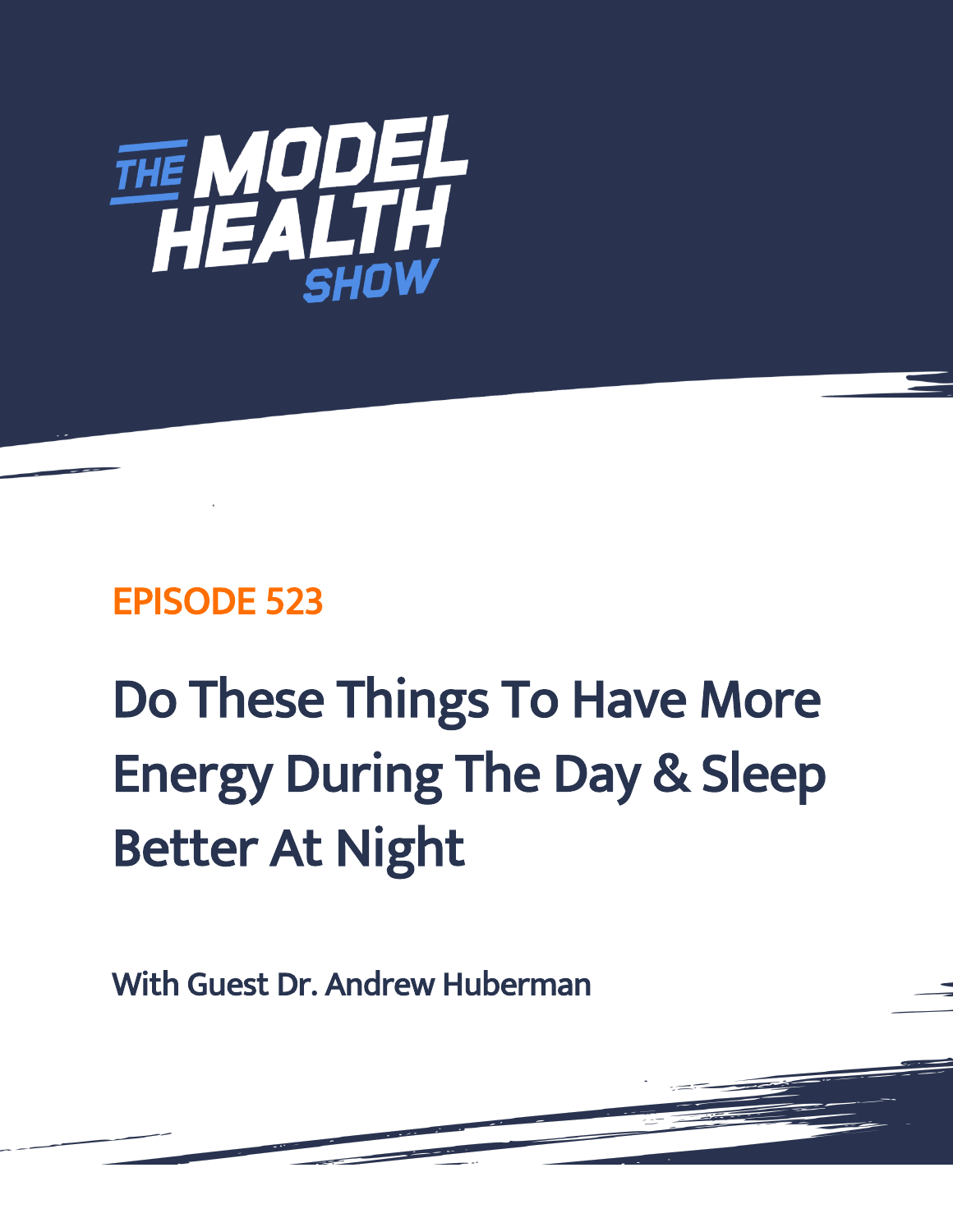### You are now listening to The Model Health Show with Shawn Stevenson. For more, visit themodelhealthshow.com.

**SHAWN STEVENSON:** Welcome to the Model Health Show, this is fitness and nutrition expert Shawn Stevenson and I'm so grateful for you tuning in with me today. There's no doubt about it, the human brain is one of the most powerful objects in the known universe; it's a master regulator of our metabolism, of our immune system, and so much more. Even the beating of your heart is regulated by that amazing brain of yours.

And I felt that at this time in human history, it's a great opportunity, scratch that, priority, for us to focus on getting our brains healthier than ever. Since it's regulating so much, I felt that I needed to reach out to somebody who's truly an expert in the human brain. And that's who I have for you today. In fact, there was so much incredible information that I actually had to cut this up into two parts. It was just an absolute tidal wave of knowledge and practicality. So, we're going to talk about really simple clinically proven things that we can do starting today to dramatically improve that amazing brain of yours, especially during this time of stress, to build up your stress threshold, to build up your resiliency to stress so that you can continue to operate at a high level and not just survive this time of craziness, but to really thrive.

So really, really pumped about this. Now, one of the regulatory forces of not just our brains, but also our body overall, in particular, if we're talking about the health and resilience of our immune system, everybody knows his name, vitamin C. But I just came across a recent study that really took the understanding of this antioxidant nutrient to another level, because it's one of the most critical nutrients for helping our bodies to manage all the stress we're exposed to. This study published in the Journal of Nutrition and Food Sciences stated that both emotional and physical stress may affect a person's vitamin C status; it can increase the requirement for Vitamin C just to maintain normal blood levels when we're exposed to excessive mental and/or physical stress.

When stress depletes Vitamin C levels in the body, it reduces the body's resistance to infections and other diseases and increases the likelihood of further stress, so it becomes a compound effect. When vitamin C intake is increased, according to this recent study, the harmful effects of the stress hormones are reduced dramatically and the body's ability to cope with the stress response improves. Now, they detailed a couple of randomized control trials. One of them was a randomized placebo-controlled study carried out by researchers looking at marathon runners, and they were given vitamin C supplementation versus folks who received a tiny little sprinkling of vitamin C or a placebo receiving no additional Vitamin C.

And what they discovered was that the runners who received the high dose vitamin C [supplementation recovered to normal cortisol levels more rapidly than those taking the](https://themodelhealthshow.com/dr-andrew-huberman/) 

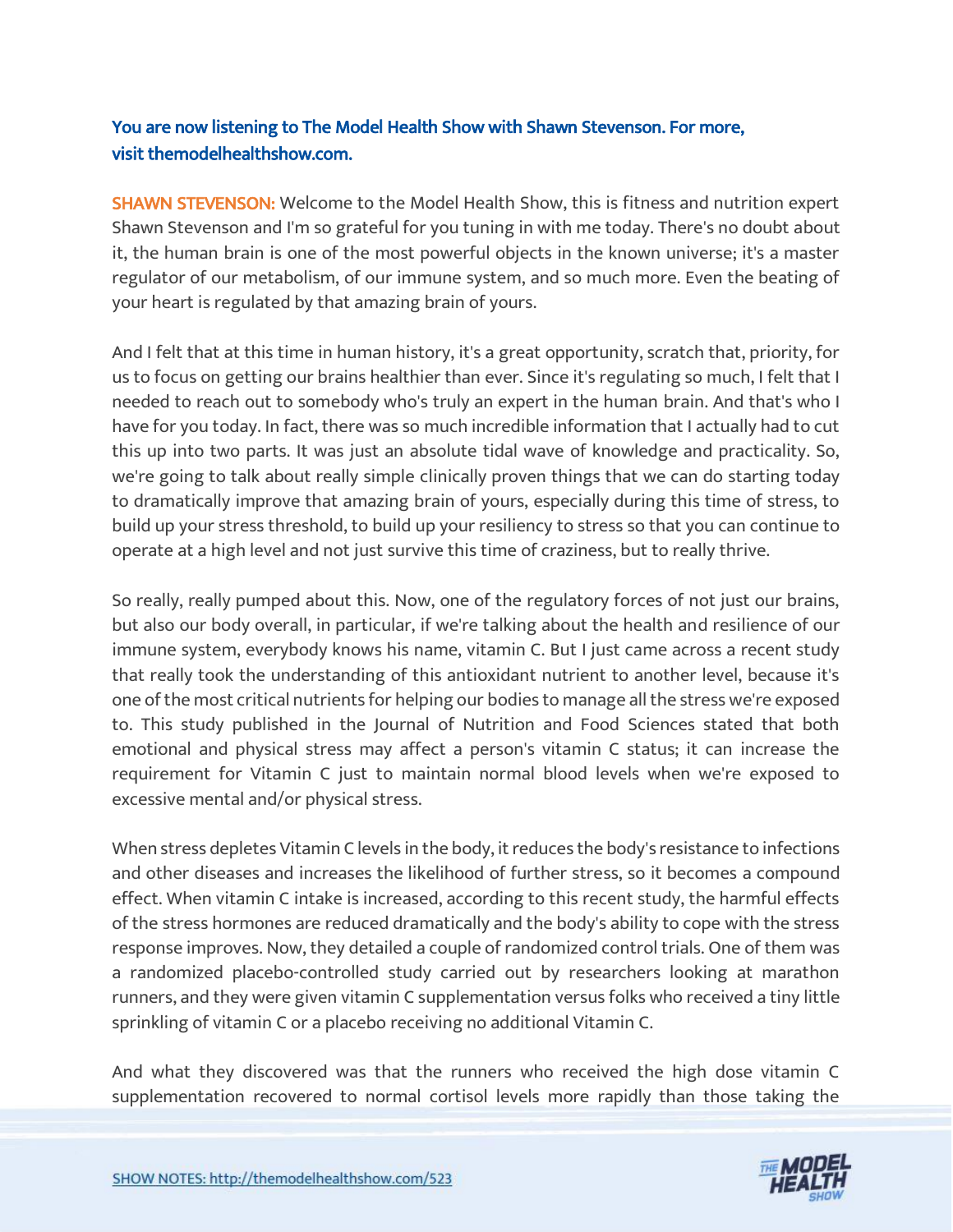placebo and only receiving a fraction... A tiny fraction of Vitamin C. So, this is indicating that we need a robust amount of vitamin C because your body utilizes a lot of it from this physical demand. Alright, so that's the physical demand, now, what about our mental demand? What's one of the most stressful things in our reality as far as people doing a certain thing that causes a lot of stress?

Well, a lot of people would say that public speaking would be incredibly stressful, if not terrifying. So, the researchers actually took a look at a randomized double-blind placebocontrolled trial on stress of public speaking and concluded that those who received vitamin C supplementation experience less stage fright and showed a faster recovery of cortisol levels, indicating that the adrenal glands which of course, produce cortisol, were in fact now functioning in a healthier way, so we cannot negate how important Vitamin C is.

Alright, now here's the key. In looking at studies when we have synthetic versions of vitamin C versus whole-food botanical forms of vitamin C, it's not even close. Whole food-based concentrates of vitamin C far outperformed the synthetic versions, and this just makes sense because our DNA has interacted with whole-food versions of nutrients forever, throughout human evolution, versus the synthetic forms that oftentimes don't have the co-factors and the various forms of vitamin C, there isn't just one type of vitamin C, but when we get a synthetic version, it's hitting one note versus the botanical forms.

And this is why for myself personally and my family, I utilize the Essential C formula from Paleovalley. The biggest reason is that they have my all-time favorite botanical source of vitamin C Camu Camu berry, which is just a tiny amount, a teaspoon of Camu Camu berry provides about 700% of your recommended daily allowance for vitamin C. It's absolutely amazing. Plus, they have amla berry and acerola cherry. These are all my three favorite vitamins C dense superfoods that I've been utilizing for years, but now I've got it in one incredible complex and there's no binders, no fillers, it's organic, it's all done the right way, this is why I love them so much. Head over there, check 'em out, it's Paleovalley.com/model, that's P-A-L-E-O-V-A-L-L-E-Y.com/model. And you're going to get 15% off their amazing essential C complex, their Turmeric complex is amazing as well. Their snacks for the kids, for adults alike of course, phenomenal. I travel with their stuff all the time, go to PaleoValley.com/model. And now let's get to the Apple Podcast review of the week.

ITUNES REVIEW: Another five-star review titled "Shawn's a boss", this pod is gold by Neutrodine. "Shawn dives deep, asks key questions, and walks the walk. This is one of the top health podcasts to tune into weekly."

**SHAWN STEVENSON: I love that, thank you so much for leaving that review over on Apple** Podcast. I appreciate that. Truly, truly, truly thank you. And listen, like I said, this episode is so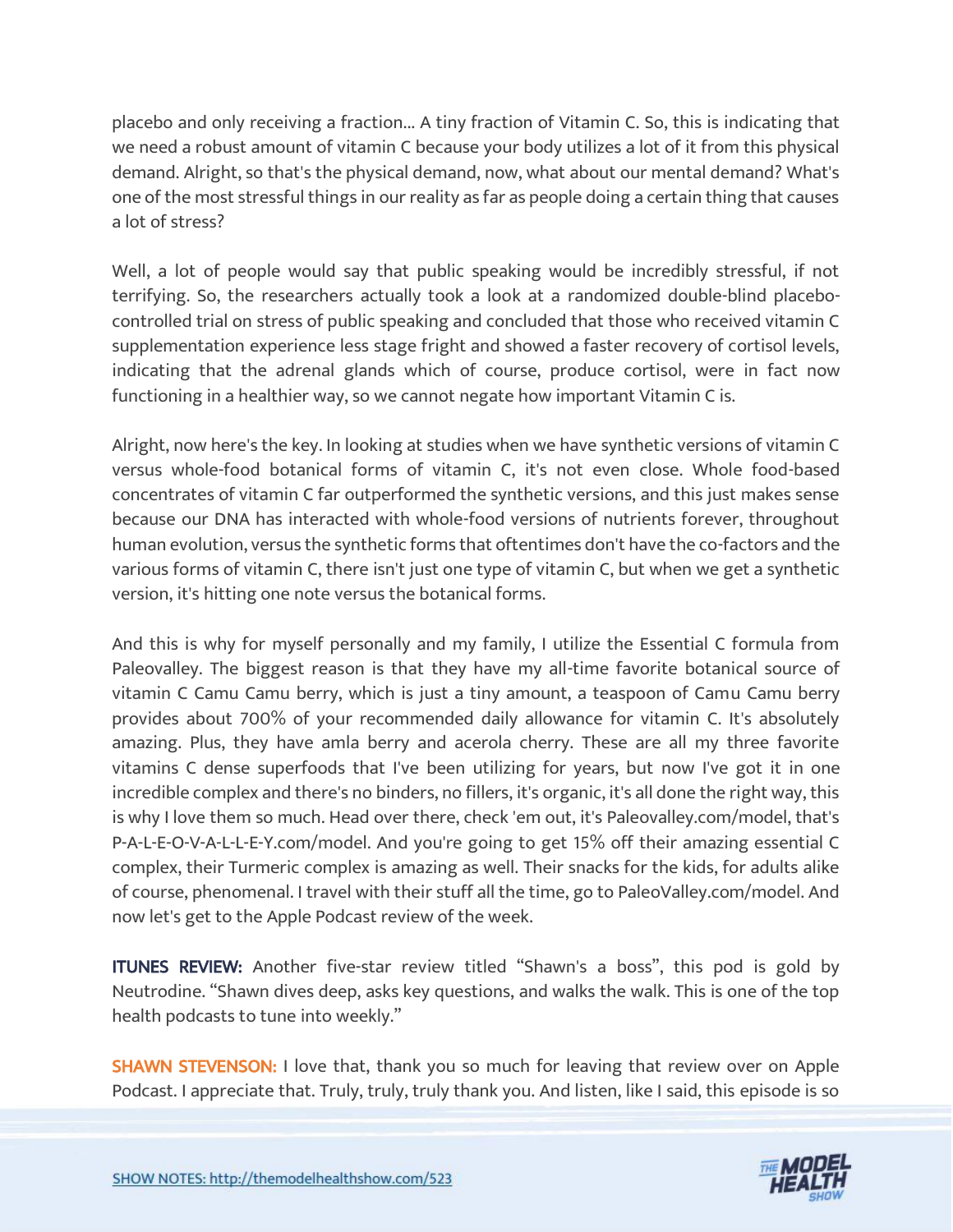packed with insight, and it's one of my favorite episodes of all time, I'll just tell you that right now, just being somebody who's a scientist and somebody who loves learning, and also being able to communicate these tools so that it becomes accessible to all of us. That's what I really love about it.

And so again, this is part one of this episode with the incredible Dr. Andrew Huberman. Andrew Huberman Ph.D. is a neuroscientist and tenured professor in the department of neurobiology at the Stanford University School of Medicine. He's made numerous important contributions to the field of brain development, brain function, and neuroplasticity, which is the ability of our nervous system to rewire and learn new behaviors, skills, and cognitive functioning. Work from the Huberman laboratory at Stanford University School of Medicine has been published in top journals including Nature, Science, and Cell, and has been featured in Time Magazine, the BBC, Scientific American, Discover, and other top media outlets. On this episode, we're going to be diving into upgrading our brain utilizing sunlight and the science on this is crazy. Also, surprising breathing techniques that instantaneously change our brain function and cognitive ability. So again, that's just scratching the surface on what we're going to dive into in this amazing conversation.

Part one with Dr. Andrew Huberman. This is a long time in the making. So many of my friends have been telling me about you and I've been diving into your world, and you are just blowing me away. I got to ask you because this is something that I haven't heard when I've been checking into your work, why the brain? What got you so fascinated with the human brain?

DR. ANDREW HUBERMAN: Yeah, well, first of all, it's great to be here and I'm an admirer of your work as well. So, the brain is super interesting to me because it's unlike any other organ in our body, and it is an organ, a brain, and I like to include brain, spinal cord, and nervous system, because basically they're all connected, and all the organs of the body are communicating back to the brain too. But the brain is really a unique organ because it can change itself, it's one of the few organs that, first of all, organizes the operations of all the other organs. So, a lot of people don't know this, but the reason that your heart beats the way that it does, the reason that you breathe the way that you do, the reason that your immune system turns on or off is because the nervous system tells it to.

It's an accelerator and a brake on all the systems of the body, but in addition to that, it can change itself so that it functions better. It has this property that we call neuroplasticity, which is literally the ability of the cells to change their connections so that the brain functions differently tomorrow or the next day than it currently does. And that is an incredible property because basically what it means is that you have an organ sitting in this hard skull thing of ours that can learn, and because it's in that hard skull, it doesn't have access to the outside world, as weird as this may seem, it doesn't really know anything about what's going on except what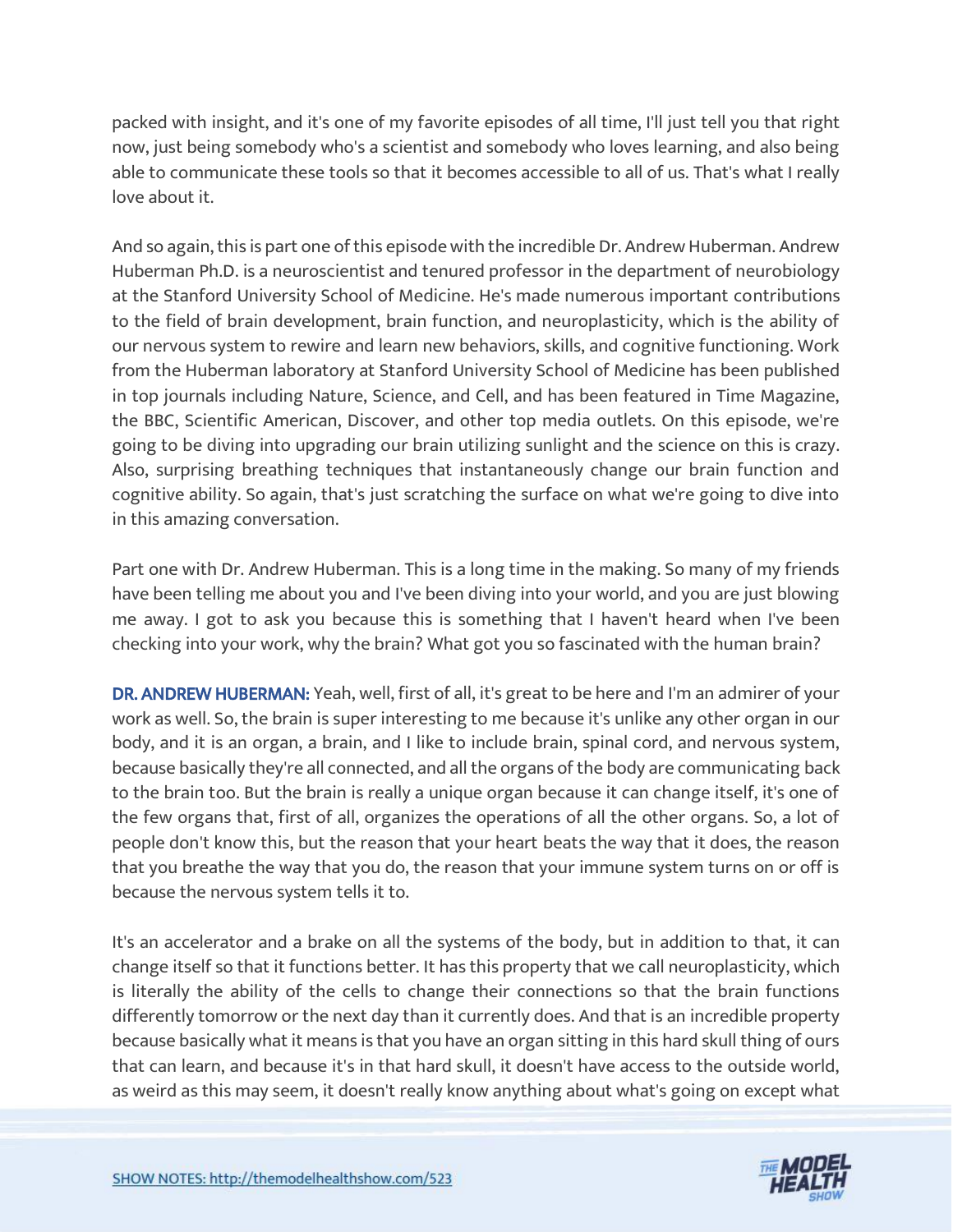the eyes and ears and nose and mouth, etcetera, tell us. And it takes that and makes good guesses about which ways it could change in order to function better. And to me, that just is a landscape that's both beautiful and mysterious, but also that is exciting enough that I can't help myself, but to work on it.

**SHAWN STEVENSON:** Yeah, yeah, so was it little Andrew that was fascinated with the brain, and where did that spark come from?

DR. ANDREW HUBERMAN: Yeah. There was an early life version of this, I think I was about six, I was six years old when I decided that I would work on the brain, but not because I understood what it was or how it worked, or what the mysteries were, but because basically my dad was a scientist and he was a physicist, and I said, "Well, I want to do that," 'cause most sons want to do what their dad does. I looked up to him and he said, "No, no, no, you don't want to work on physics because most of the basic problems there are worked out, you should work on something that is far less worked out," and I said, "Well, like what?"

And he said, "The brain." And I said, "Okay, well, I'm going to figure out how the brain works." And to be clear, I have not figured out how the brain works, and nobody has. But then there was a very long period of time in which I wasn't focused on school or biology, and it really was in college that I took a course from an amazing physiologist who study temperature regulation and hormone regulation and drug-seeking behavior and addiction, all that stuff. Got me really excited about experimental science, and I tripped and fell back into this question of how the nervous system works, and that's pretty much all I've been doing since I was 19. I'm 46 now and I've been just whole-heartedly obsessed with it.

SHAWN STEVENSON: That's amazing, that's amazing. And speaking of those different influences that you picked up from that teacher, I'm going to ask you about something that a lot of folks don't think about, and that is, we hear stress as being something that's kind of negative or it's bad for us, but in fact, stress is one of the most important things for healthy development of our brain. Let's talk about how stress is actually beneficial for our brains.

DR. ANDREW HUBERMAN: Yeah, great question. But I think we've all heard that stress can make us sick and that stress can kill us, and I think we need to be clear that stress can be both good for us or bad for us, depending on how long it lasts and how extreme that stress is. So, there are a couple of things I think we can all agree on. One is that trauma, intense fear, things of that sort, those are not good if we can avoid exposing children to those things, it's for the better. Fortunately, there are ways to rewire the brain to relieve trauma and extreme fear and phobias, that's a lot of what my lab works on. And of course, there are a lot of laboratories working on that. But we can say a few other things for sure, first of all, you can have stress without having trauma, you can have stress without having fear, but you can't really have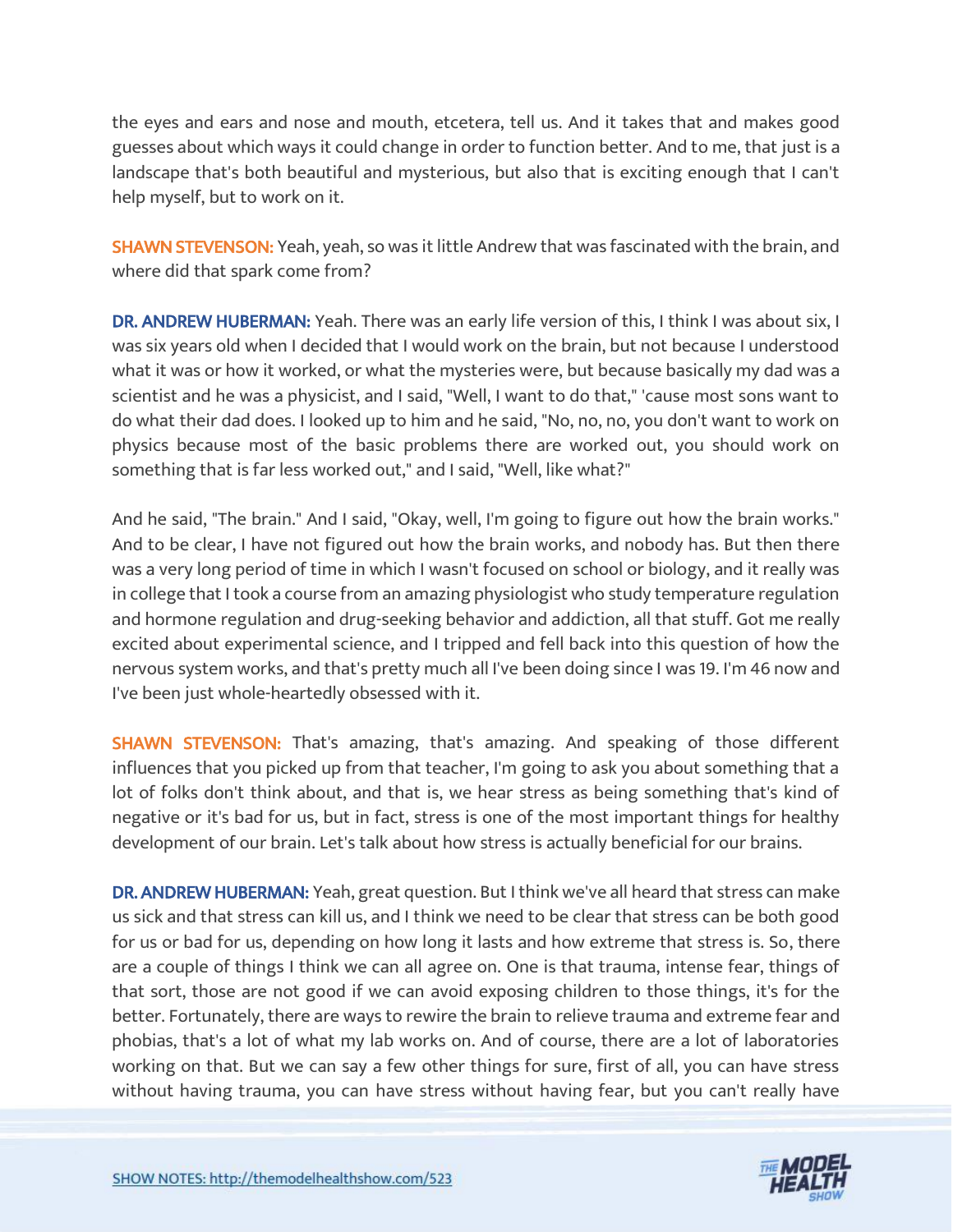trauma and fear without stress. Right, and then anxiety is one that gets thrown around, people say I have anxiety, anxiety is sort of stress about the future, but I think we can set anxiety aside and really just talk about stress and say a couple of things.

First of all, stress includes the mind and the body, it involves a speeding up of the heart rate, speeding up of the breathing, our pupils actually dilate when we are stressed, and it changes, literally changes the way that we view our environment, it changes the optics, it tends to make our visual field narrower, so we get a tunnel or soda-straw view of the world. When we're relaxed, that aperture, that view of the world dilates and gets bigger literally, and that's because as we stress the lens of our eye moves, and there are changes in the structure of the eye, it's incredible.

Short-term stress, where we feel triggered by something or we wake up and we realize we didn't do something, that causes the very rapid release of this hormone called adrenaline and the equivalent chemical in the brain, just to confuse people, scientists decided to call the hormone in the body adrenaline, but the chemical in the brain, which is adrenaline, they call epinephrine, but they are the same thing. So it creates alertness of the mind and a kind of a hyper-focus on whatever is happening, so the troubling text message, the troubling news article, the troubling comment, whatever it happens to be, and our world shrinks and gets very focused and very intense because the adrenaline in our body tends to make us immediately alert, which is really incredible, if you think about it, these are powerful systems.

Now, that short-term stress, or I should say that stress provided it's in the short term is not necessarily bad, because one additional thing that adrenaline does is adrenaline and shortterm stress causes the release of cells in the body that actively fight infection of all kinds: bacterial, viral, etcetera. And this makes sense, if it were truly the case that stress reduces the functioning of your immune system, well, then any time we had a challenge to our immune system, we would die. Right, that can't be the case. And it's actually the opposite.

So there are some really good data that are published in excellent peer-reviewed journals showing, for instance, that things like intense breathing or an intense episode of stress or a cold shower, all of which release adrenaline into our body, that's if you ever got too cold water, you're oh my goodness, and your eyes go wide and you're filled with adrenaline, that adrenaline response mobilizes the immune response in a way to prepare for whatever challenge is coming.

Now, if you've ever been stressed for a long period of time, you've been caring for a loved one, you've been challenged with work or financial things or family things, or mental anxiety that goes on and on, and then you finally rest, typically that's when you get sick because your system isn't up on guard. Now, this doesn't mean that we should seek out stress necessarily,

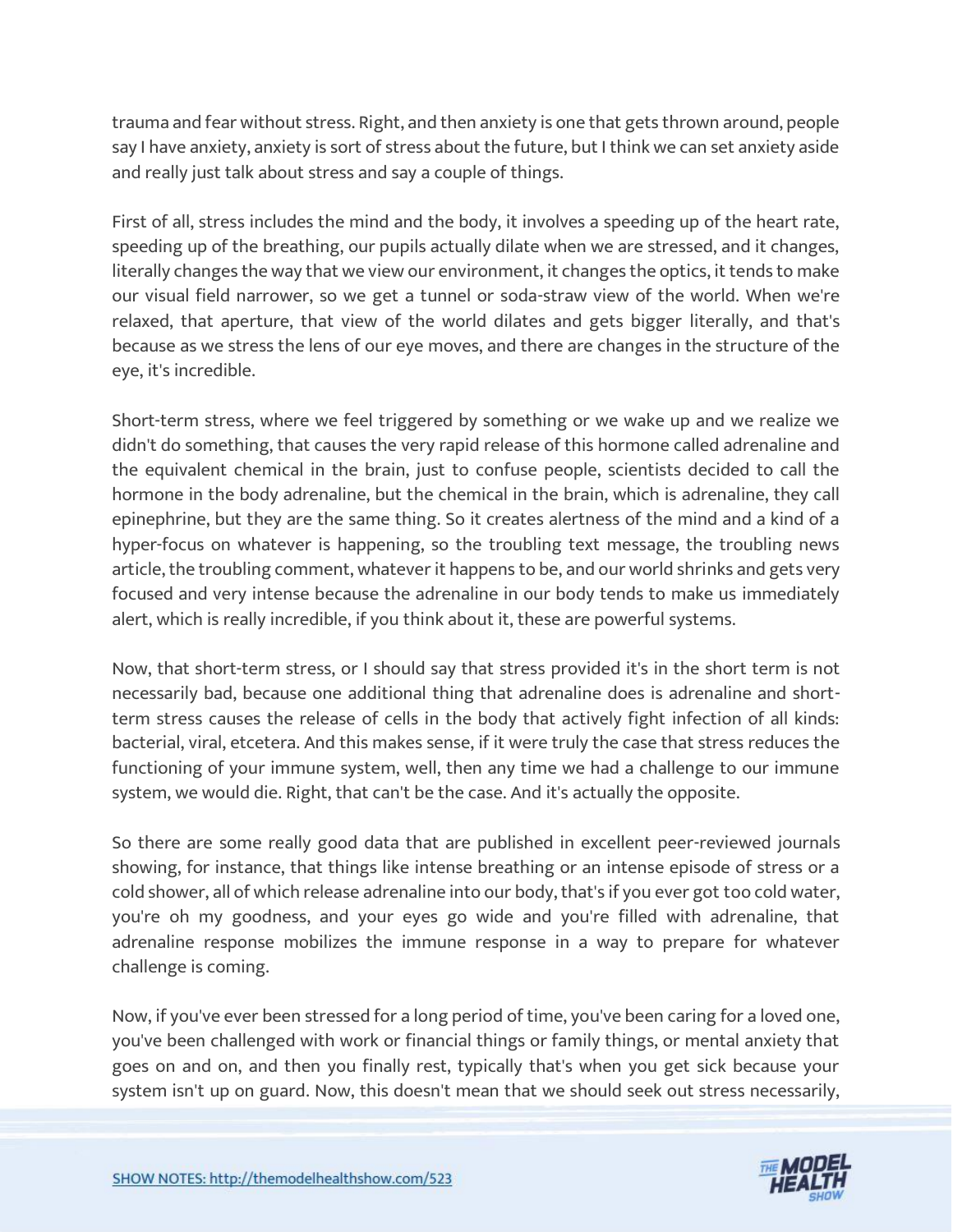the real key is to be able to experience stress, but then to be able to shut off the stress response.

And earlier, you and I were talking about this, for instance, we have a stress hormone called cortisol, it is a healthy hormone provided it's released at its highest levels early in the day when we wake up, it is released and then tapers off and maybe throughout the day, you have a stressful text message, you see something online, you have these little spikes in stress, but provided they come down, that's fine, but when you start seeing peaks in cortisol toward night time, again, that's actually a signature of depression, that's a signature of sleep problems, that's a signature of metabolic disorders.

So, the real key is to accept stress as a reality, accept that stress is helpful in the short term, but learn to adopt practices that allow you to clamp down on stress when you feel like it's not serving you or it's been going on for too long. And those tools and the science behind those tools are a big part of what my laboratory at Stanford has been about, and what the work with my collaborators at Stanford has been about, is figuring out what can people do to control their stress. Because I think a lot of people just feel like stress is like getting thrown into the current of life, and you just have to wait until the current slows down, and that's absolutely not the case. There are things that we can all do that don't involve ingesting anything, taking anything at all that can help us reduce our stress levels.

SHAWN STEVENSON: That's so good, so powerful. So, when you're talking about that rhythm, you know, and this is something I'm fascinated with, and I know you are as well. Circadian medicine and looking at how our bodies are... We've all really synced up with the planet, the diurnal patterns, and the nocturnal patterns of life, and now today we can hide out in this room, for example, and try to ignore what's happening out there, but our systems are always trying to kind of sync up and having that exposure to sunlight in the morning is, which we were talking about at the beginning of the show, which we could definitely talk about now, helps to set the template for a healthy release of cortisol, serotonin production in the morning, which that's a precursor for melatonin, there's so much good stuff there, but what I would see early on in my career was people... We would call them tired and wired, where their cortisol seemed to be too low in the morning, too high in the evening, and wondering why they're not sleeping well. And cortisol, again, it's not that it's bad, it's just when it's produced, and the amounts, like that association I think it's...

I think one of the big issues today is that we tend put things in this black or white thing, stress bad. Cortisol bad. You know? This hulk smash kind of version when it's really just this cascade. And it's really just kind of where it fits in our lives.

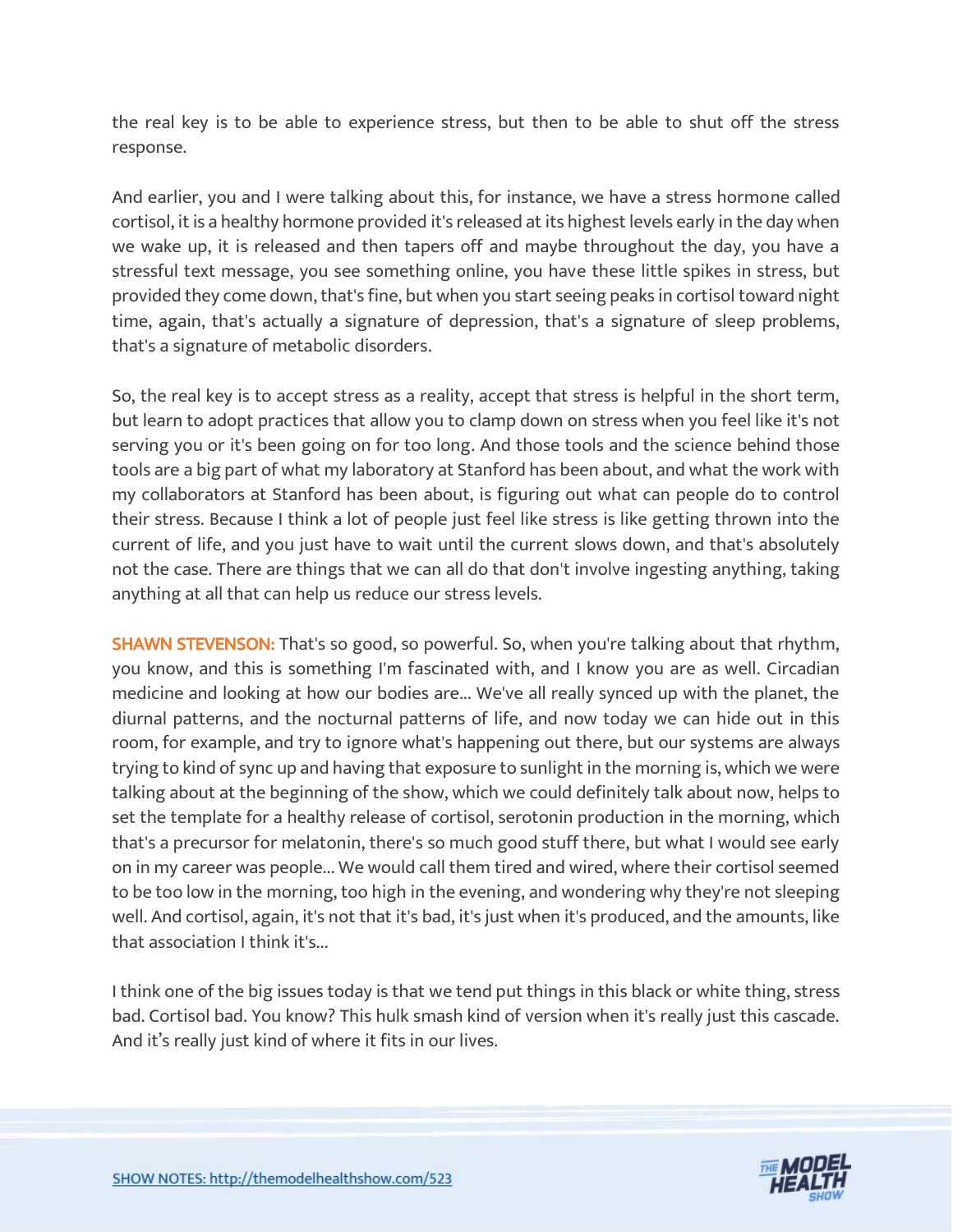DR. ANDREW HUBERMAN: Yeah, as a general theme of human biology, the human body and mind are so incredible because it uses generic chemical signatures or chemical tools in order to respond to all sorts of things. Life is very different nowadays than it was even 10 years ago, or certainly 50 or 100 years ago. But remember that all the systems of the human body and mind, they've been around for a very long time, and the reason that we've gotten as far as we have and that I'm an optimist, that we are going to continue to progress as a species, is that these systems work really well to deal with challenges of different kinds, so we have a sort of a general system for mobilizing us, and that's what the stress system really is it gets us moving. That's why when we have a stressful episode, we tend to shake, our heart is beating, we tend to...

Our eyes go open, it's designed to move us, not necessarily just away from predators, you always hear that that stress is a carry-over from when we were hunted by lions and things like that. Look, I'm sure that's true, but I'd be willing to bet that 100 years ago, 1000 years ago, people still had financial challenges, relationship challenges, all sorts of challenges, so the stress system is there to respond to any of those. And we also have reward systems that are there to make us feel good about pursuing certain things and feel good about human bonding and things of that sort, so there's really only a basic handful of ingredients of chemicals inside of all of us that drive us toward or away from certain behaviors. You mentioned morning sunlight, and I think it's worth focusing on because if there were one set or even just one practice that can fundamentally change your ability to cope with stress and to sleep better, which as we know is the fundamental layer of health, of all kinds of health, it would be to view morning sunlight, ideally within 30 minutes, but certainly within 60 minutes of waking up.

This is a very simple practice that's anchored in a lot of biology, I know you've written about this before in your book, some people might already be aware of it, but it's quite simple, we can just list off what the practice is, it's basically get outside... Ideally, you don't do this through a window because of the way that windows filter out the light that you want to view, you get outside... If you can do it safely without sunglasses, don't wear sunglasses, on a clear day, maybe five, 10 minutes would be even better, on a cloudy day, 20-30 minutes, and if it's really overcast and you're in England in the middle of winter or something... Trust me, there's more light outside, even on that cloudy day than there is indoors with bright lights... Get outside for anywhere from 10 to 60 minutes early in the day, if you have to check your phone out there, do it, but ideally, you get outside, you get that sunlight exposure to your eyes, you don't have to look directly into the sun, because there's a lot of what we call photons, light energy around. Those photons, the light energy, and this sound very mystical, but it's not...

Literally, it's captured by neurons, nerve cells in the back of your eye, that signal is then sent to the master clock in your brain, sits right above the roof of your mouth, and that master clock sends out signals, chemical and electrical signals to all the cells of your body. All the cells

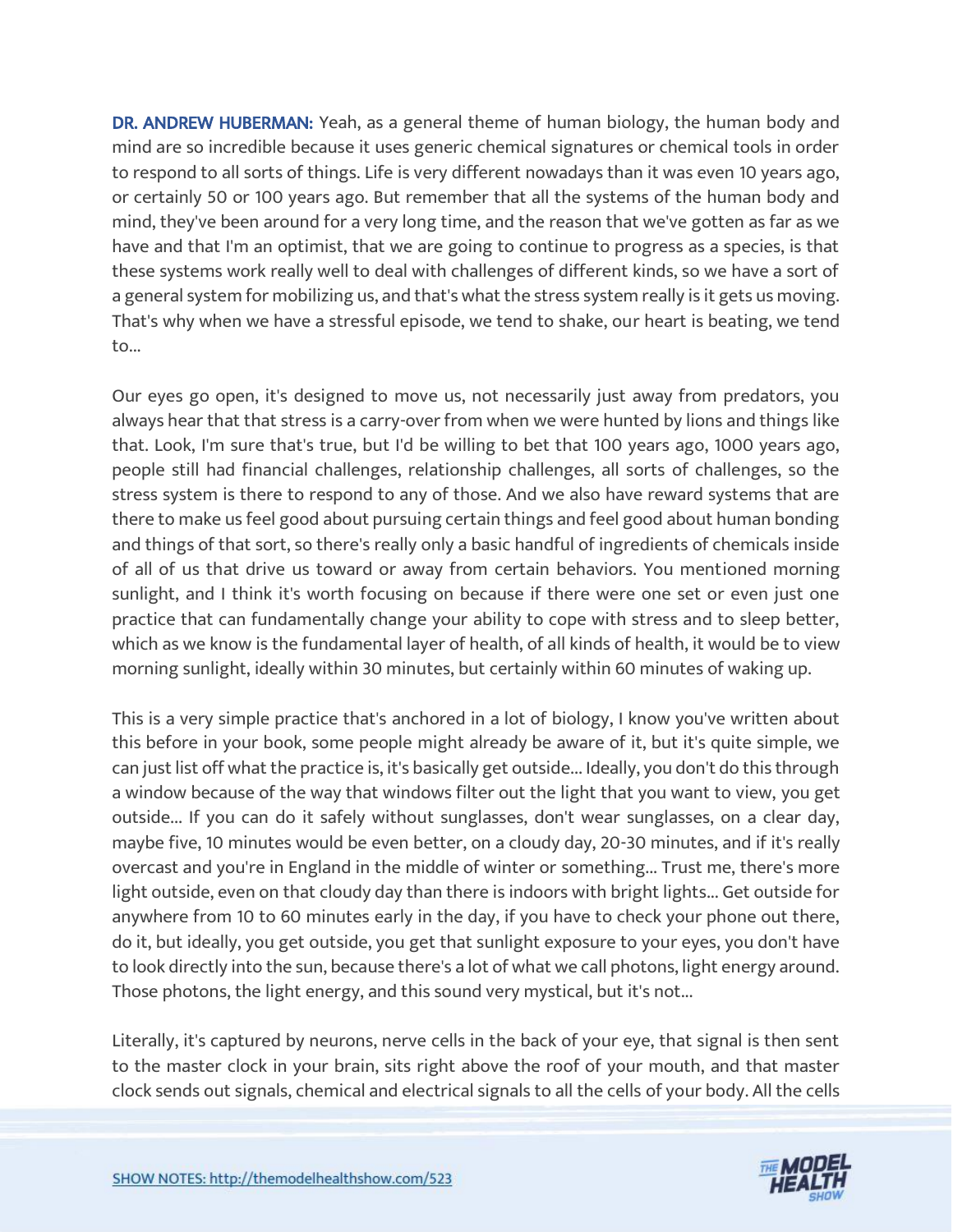of your body have a 24-hour clock, and that is not a coincidence, it's timed to the rotation of the earth every 24 hours. So that basic behavior of going outside each morning, you can wear eyeglasses, you can wear contacts, and doing that for 10 to 60 minutes will fundamentally shift your well-being, it times your cortisol to the correct early part of the day, it tends to ensure that the cortisol bump won't happen later, so it can offset the symptoms of depression. It also set a timer, as you mentioned on the serotonin melatonin pathway, so that about 16 hours later you start getting sleepy, so you can fall asleep well. And on and on and on and on. The question I always get is, what if I wake up before the sun rises and you want to be awake, turn on as many lights as you can, and then when the sun comes out, go outside.

But this practice, it sets the foundation for your ability to cope with stress, it sets your capacity to deal with everything, and I could list off 20 or more positive changes and impacts that this creates. Some people find that just this one behavior leads to a very large positive effect on mood and ability to sleep. The other thing that I would tether to this is, if possible, and I do think it's possible unless you're doing shift work or something of that sort, really try and avoid viewing bright artificial lights of any color, not just blue light; screen lights, at home lights, dim those down, way, way down, or don't have them on at all, between the hours of about 10 PM and 4 AM. There's a study that was done by colleagues of mine at National Institutes of Mental Health and also at Brown University, showing that if we expose our eyes to even a little bit of light late in the day or at night, late in the day, meeting 10 PM to 4 AM, that actually can cause reductions in important chemicals that create a sense of well-being, like dopamine can create deficits in learning, can create more stress in the subsequent days. So, if you are not getting outside in the morning and getting sunlight and you're on your phone in the middle of the night, even if that phone is dimmed way down, you are setting yourself up for a very challenging situation.

Now, if you do wake up and you need to be on your phone for whatever reason, just dim it way, way down and try not to do it too long or too often, but those two practices, I think really can help anchor people and anchor their stress system, so that it's resilient and it can respond to things, but then it can turn off, otherwise, it's like being on a bumpy ride out to ocean, which if anyone's ever been on that sort of thing... It is really uncomfortable. There's no settling in. We always feel like we're, as you said, tired and wired or little things can kind of knock us over.

**SHAWN STEVENSON:** We're kind of living this residual hangover effect. We don't really realize it. So, this is such simple in it, this is a no cost. Yeah, it doesn't cost anything. It takes a little bit of discipline, I confess there are days that I wake up and the blinds are closed, 'cause I like to keep the room dark when I sleep and I immediately get on my phone, and I'm checking email and I'm doing this, and I think in 15 minutes I'll go outside, in 20 minutes...

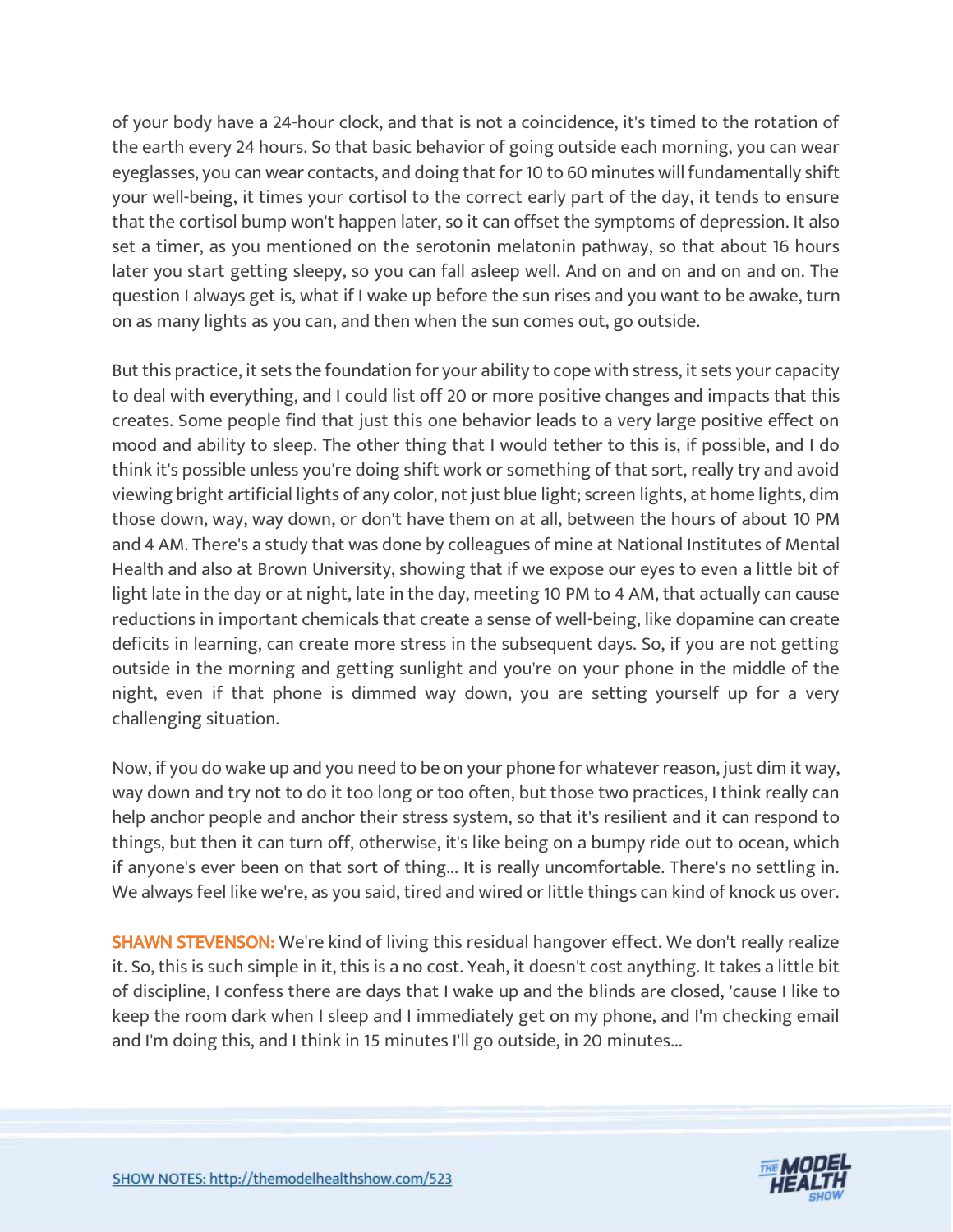DR. ANDREW HUBERMAN: There are days that I miss, if you miss a day, just jump right back on, you're not going to collapse all the good and positive benefits of these practices by missing one day, so you can hop right back on, and if you really, really want to black belt this process, you get some light in the morning, you also get some light in the afternoon before... Natural light before the sunsets, and then you avoid light in the middle of the night between 10 PM and 4 AM, or you dim it way, way down if you need to use lights for safety reasons or work reasons. If you do those three things, I would be very surprised if you didn't experience tremendous positive benefits, people's appetite tends to regulate.

They feel less jittery, they have fewer anxiety attacks, they feel less depressed, they feel more present, able to focus, they sleep better, all the things that then start an upward spiral, because when you're sleeping better then everything else gets easier when you're sleeping poorly, everything else gets harder. So, it's very straightforward, zero cost, it just takes a little bit of dedication to do it and you can make it a nice practice, you can take your coffee outside, you can take...

If you must, you can take your phone outside, although ideally, you would just going to breathe in your environment a little bit and look around as opposed to always being in a box about this big. And I should mention that when we are looking at our phone or any small space, we are essentially recreating that experience that stress and focus create of contracting our aperture, making our visual aperture like looking through a tunnel or a soda straw view, and that's a powerful positive thing when we want to be focused. It's our ability to engage in conversation and not get distracted, but if you are spending most of your time looking in a little tiny box about the size of your palm, you are pushing your system much harder than you would be otherwise. I think a lot of people forget this, so sometimes just walking to your car without looking at your phone, doing something where you're moving through space, walking, or even just driving and not focusing on this little itty-bitty box can provide a lot of mental relief and physical relief as well.

**SHAWN STEVENSON:** This is powerful. I didn't know he's going to bring this one up because I don't know if anybody's ever had the experience of being on their phone for an hour or two, and then feeling amazing after, just like... You know what I mean? It's just like something happens and you're sharing exactly what it is, our biochemistry is changing, we're getting into a stress state because of our focusing in on that one tiny space for that amount of time, plus not to mention all of the scanning and the scrolling and all the different brain candy that has there, so this is bringing to light one of the behind-the-scenes reasons why this is impacting our health... That's nuts.

DR. ANDREW HUBERMAN: The dark days and bright nights they say is a quick route to depression, anxiety, and... Or worse, there's a well-known phenomenon in hospitals called ICU

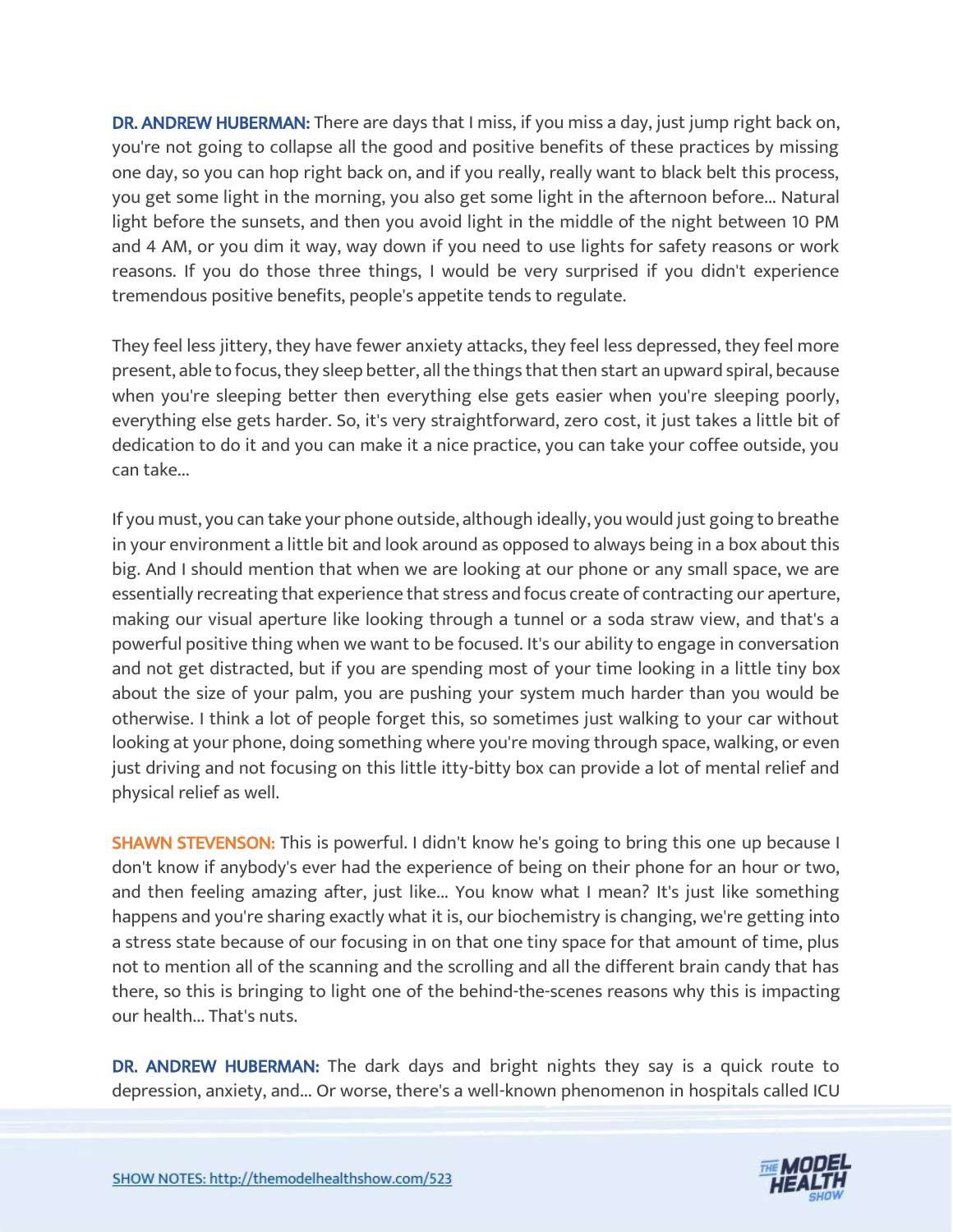psychosis, so Intensive Care Unit psychosis, so people come into the hospital... These are people that are not suffering from psychosis of any kind, they might have a leg surgery or something, and many hospitals, unfortunately, have schedules and budget constraints that make it such that the lights are on at certain times, they're coming in, there's the sounds, there's a light all the time. And unless they are right next to a natural light window, people start developing psychotic symptoms, they start hearing voices, they start feeling really low then really kind of manic, they start having all sorts of agitation, when they leave and they get back onto a regular sunlight schedule, completely disappears. Now, people who already have existing psychotic symptoms, that's a different issue, but what this means is that we can all go crazy a little crazy, or a lot crazy with just changes in our lighting in our environment. And when we're looking at our phone all the time, obviously, it's not creating psychosis, but it is creating a kind of a lowlevel stress, and we have to remember that there's just one system, I mentioned the adrenaline from your adrenal glands, and the epinephrine in the brain, there's one general system for stress, you don't get to...

For instance, it's like a bank account, and so when every time you're looking at your phone, you're pushing your expenditure a little bit more, so then when something happens, you're less prepared for it. You're really less resilient. Now, of course, I use the phone. The phone is wonderful. We communicate. I frankly, I think there are some elements of social media, they're wonderful, you can learn on social media, I mean, you and I both teach you on social media, so I'd be a hypocrite if I said that the phone is bad. The phone is great, but it's just one way to interact with the world, and if you're spending too much time in that little tunnel, of which there're many things in that tunnel... [chuckle] If you're spending too much time in that tunnel, you will set up your biology to fail in the rest of life, I can confidently make that statement. So you have to control the number of hours and also just sometimes just knowing what's going on when you're feeling like you're scrolling and you don't even know what you're scrolling for, what are you expecting to see that it's suddenly going to seem that incredible.

So then again, there's some comedy specials that just came out on Netflix, and the other day I found myself on my phone for an hour, and this was time well spent, I felt... It made me laugh, I enjoyed it. That's time well spent. Communicating with people, that's time well spent, but we have to put that down and get back into life if we expect our biology to take care of us and for us to take care of it.

**SHAWN STEVENSON:** Yeah, these things sound very human, like when you were mentioning how many benefits we get simply from getting some early morning sunlight, it just seems kind of miraculous that you get this benefit, this benefit to this benefit, but these are things that our genes expect from us and it's amazing today we have to have these conversations and to kind of fortify what we evolve doing in the first place, but it's also fascinating, and the cool thing is, again, this is a no-cost intervention, and we can just bring a level of... I think a big

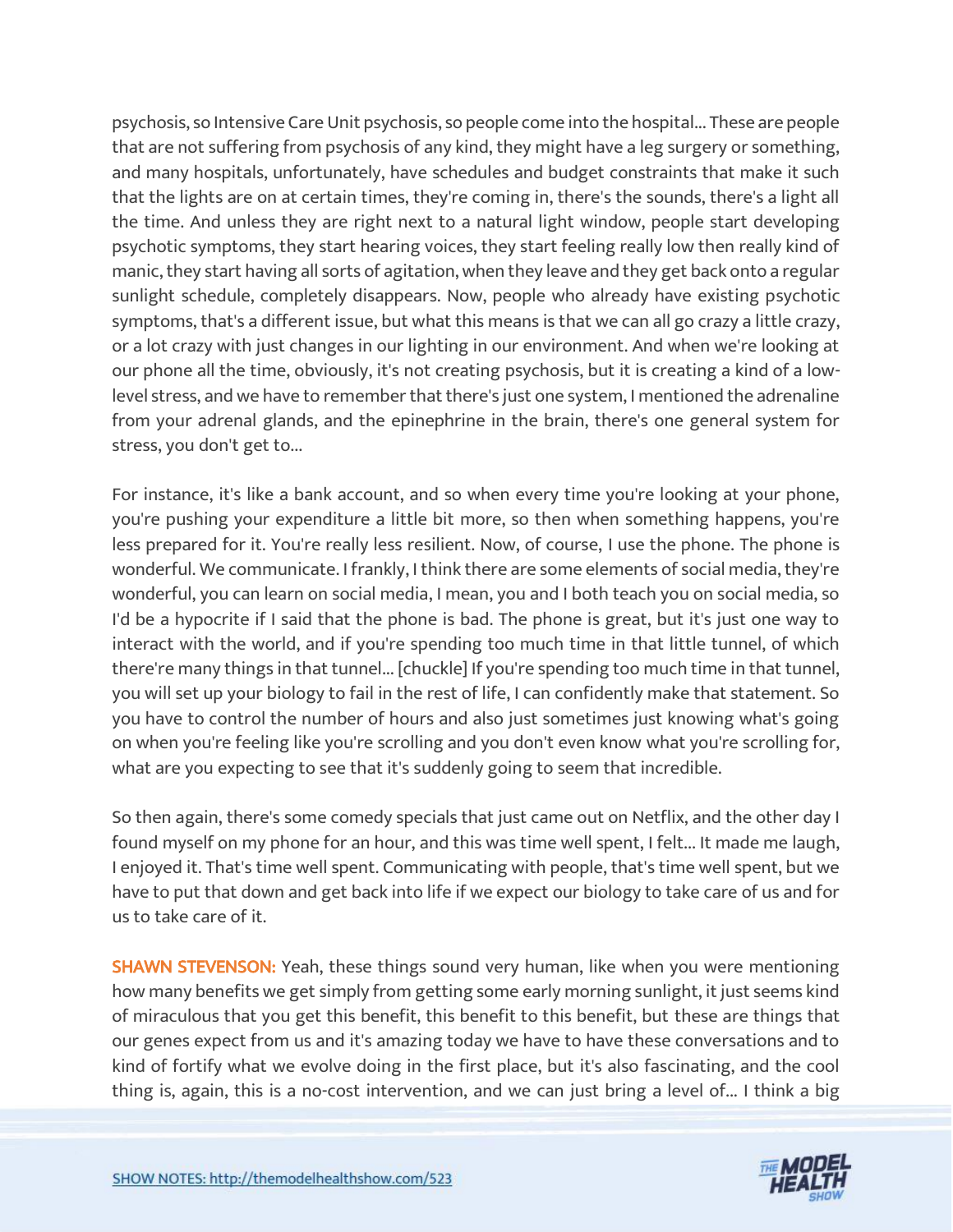reason is... Our big problem is that we're not aware when we start to do these things, we get into the phone, and it's designed that way.

Part of the reason we keep scrolling is it's kind of like a little slot machine that's in our pocket, and we're... I think we're really designed, or our incredible design has us, to this place where we're sitting here today, we're kind of driven to seek out things and to explore and to find out and kind of that dopamine pathway even, and getting that little bit of a reward when we seek and we find, and we seek, and we find... And so being more aware that that's happening and then putting it in a proper perspective. I love that you said that it's not that it's bad, any of this stuff, it's just how we use it.

DR. ANDREW HUBERMAN: The desire to know what other people are doing and to communicate with them, that is a hard-wired aspect of who we are as a species, it's wonderful curiosity. We could look at scrolling on the phone and we can remove some judgment and say, it's... People are curious, they want to know what people are doing, and they want to know what's happening in other parts of the world, how exciting and important is that, and I think that... We don't want to demonize it at all.

You mentioned dopamine hits, dopamine is this molecule that really drives us to crave things and seek more of it. The problem is, if we are in a constant mode of seeking, it's well known now that the amount of dopamine that we release to any behavior starts to drop, and pretty soon we're doing that behavior, scrolling our phone, for instance, and we don't experience the pleasure, and this is starting to happen because we've had about 10-11 years where smartphones have really been prominent in society, and now people are scrolling reflexively. They're not really getting the dopamine hit anymore, they're not really experiencing much pleasure from it at all, and now the conversation is starting to shift toward the ways in which it's harming us. Now, unlike certain behaviors that are truly destructive for our health at the beginning, middle, and end, social media is here to stay, the phones are here to stay... I don't have a crystal ball, but I'm willing to bet that it's here to stay, people seem to like this social media thing, [chuckle] but it does have its issues.

And so, the real key is if you start dedicating a set number of minutes or hours per day that you're going to be on it, then what happens is you can continue to enjoy it, and I think we've overlooked at that part of the phones or bad conversation too, we meaning that as this is now starting to surface, kids are always on their phones, etcetera. Well, kids love their phones, my niece loves her phone, she gets talk to her friends, especially last year when everyone was separated and it was really hard on them, so I think that setting a certain amount of times that you can continue to enjoy the behavior, now it takes... Again, it takes some discipline. But one thing that can really help, I think, in providing a runway for people to adopt these behaviors in

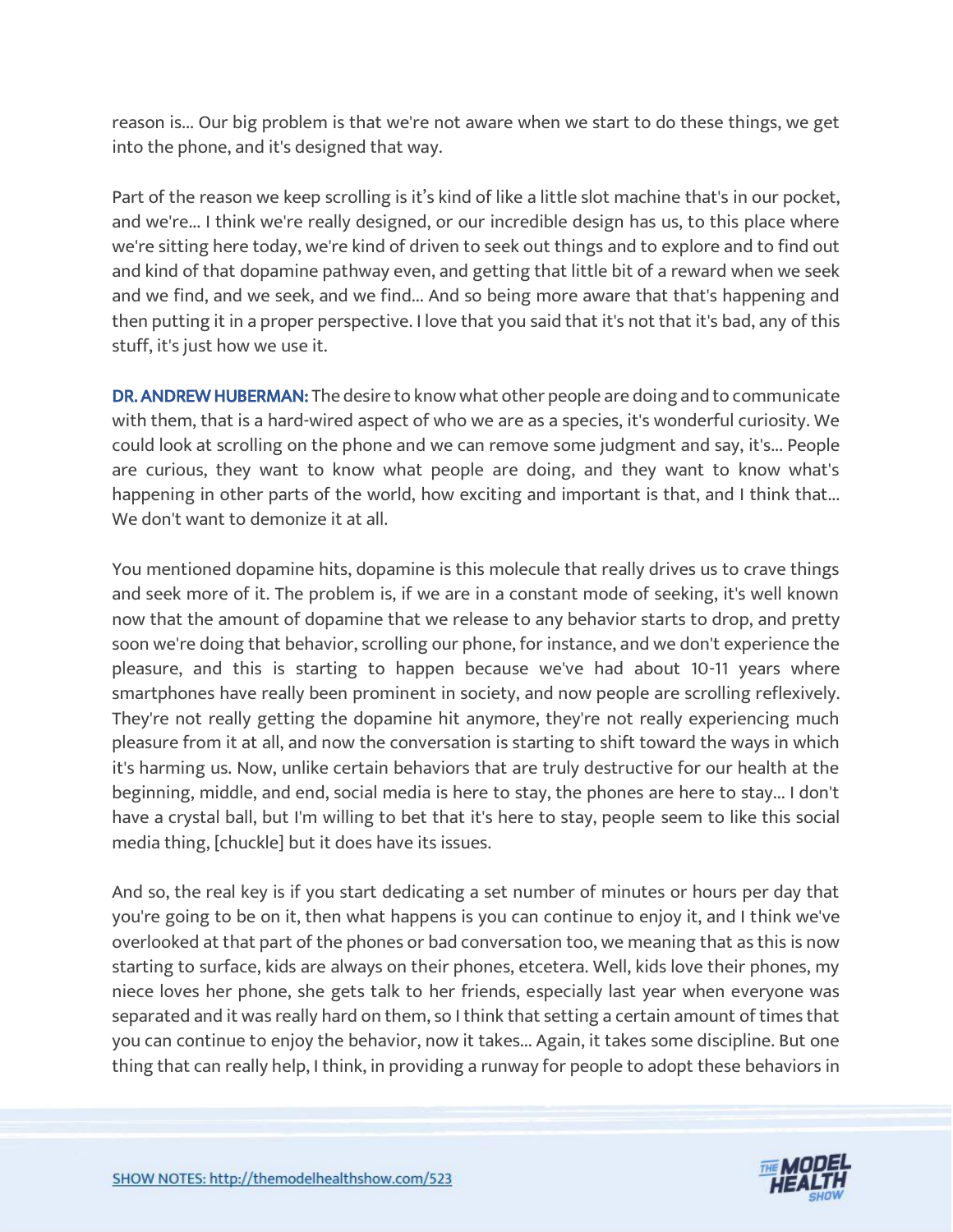particular sunlight viewing in the morning and avoiding some bright light exposure... Excuse me. Late in the evening and in the middle of the night, is if they understand...

If people understand that we all have cells in our body that were dedicated for this practice, we don't even have to go too far down the rabbit hole of mechanism, but we have specialized cells in our eyes that are waiting for that queue of what time of day it is in order to send it to that central clock that sits right above the roof of our mouth, which is a structure that is there for the specific purpose of informing the brain and body of when to be active and when to be asleep... And they have names, if people want to look them up, the melanopsin cells in the eye, suprachiasmatic nucleus in the hypothalamus, we can give them names, but the names are less important, I think than really understanding that they are there in you and me and everybody. Actually, even in blind people provided they still have eyes, who can't see, that are pattern blind, they still have the cells that can set these clock mechanisms and regulate sleep and wakefulness. Obviously, if they lose their entire eyes and then that's not the case, but it's so vital to understand that this is like a limb that we all have, and so of course, if we don't use it or we don't use it properly, we are going to start to suffer. So, I don't think anyone ever doubts that the fingers on their hands are here for a purpose.

Well, if you just keep your hand in a fist all the time or it's not going to feel good, and that's a very mild analogy, but once people start to understand, we have these things for a reason, and if we use them in these simple zero-cost ways, the rest of the things sort of domino into place, then I think there's more incentive for looking at those tools and for adopting those tools. And again, I get thousands of emails back and I didn't invent these mechanisms, I always say I was not consulted in the design phase, I did not create these mechanisms, they are there in all of us, but I get thousands of messages back and people saying how just by getting my morning light, taking my coffee outside, or sometimes people do with their family or with their pet, just by doing that they are sleeping better. And as I mentioned before, many, many other things improve.

SHAWN STEVENSON: Definitely, definitely, another little intervention here is like jet lag that can really help if you're traveling to do that practice, another thing that can help with that from Salk Institute, just shared this data, is a little bit of intermittent fasting.

#### DR. ANDREW HUBERMAN: Right.

**SHAWN STEVENSON:** Which this gives back to the conversation of stress, which I want to ask you about this actually having you here, a big part of stress, I believe is your perception of the stress, is your perception of what it is or what it's doing to you, whether you're aware of it or not. So, for us to become more resilient, for us to utilize stress for healthy development versus getting into the more dangerous aspects of stress, is the cold exposure, for example, is it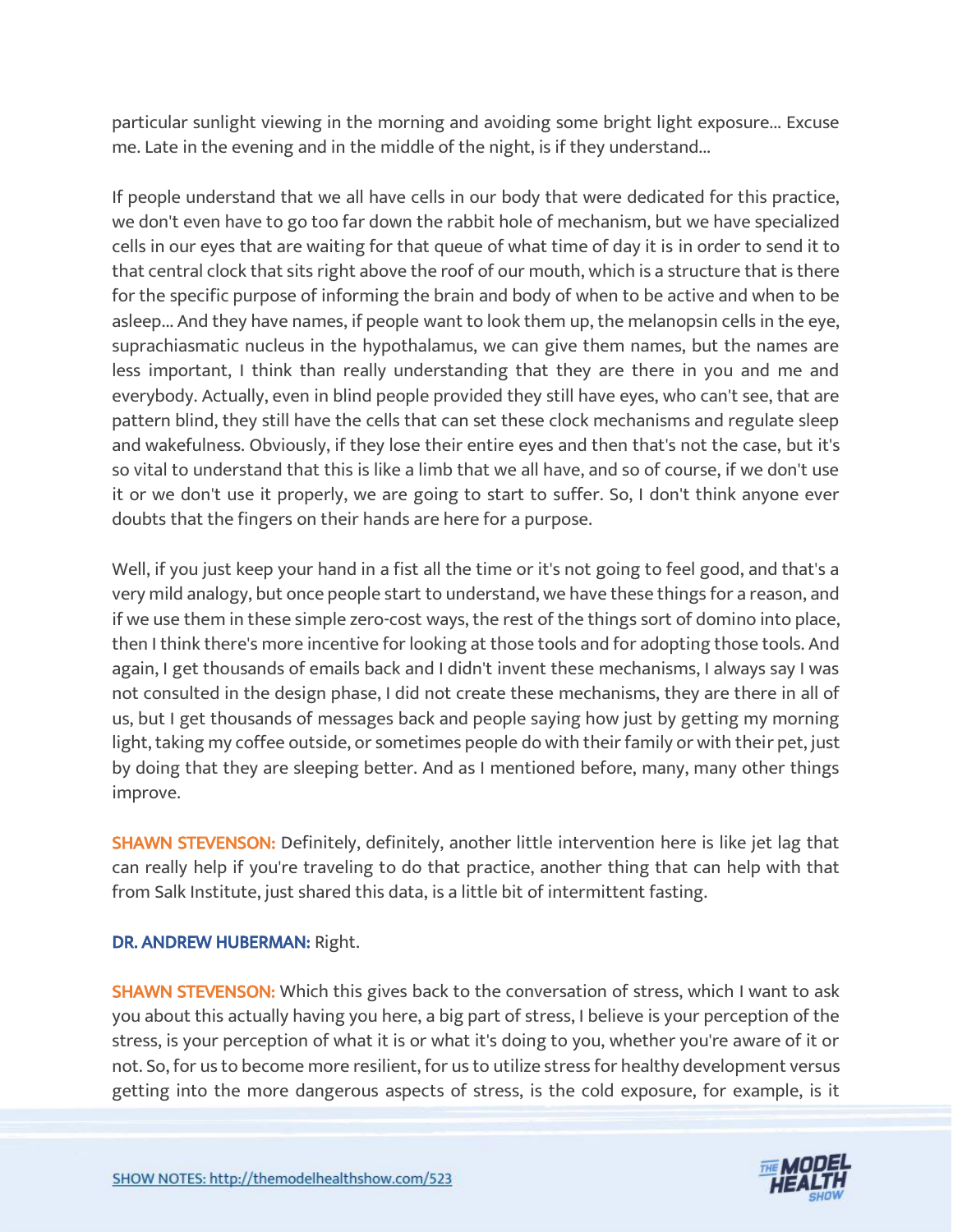more... So, it's not just the thing, it's our perception of the thing, so what can we do to make ourselves more resilient to stress?

DR. ANDREW HUBERMAN: Okay, both excellent points. So, remind me to touch on intermittent fasting, that's the incredible work of my colleague, Satchin Panda at the Salk, terrific scientist, if people haven't read Circadian Code, I think that's a marvelous book, but we can touch on some of the highlights of intermittent fasting and why it helps with stress and many other things as well. But to your other question first, so if you think about the stress response, widening of the pupils, narrowing of the focus, elevated levels of energy in the body and adrenaline and all that. It's very similar to the response that we would call excitement, in fact, those are almost identical to get technical, if one wants just to look this up or something, they're both what we call increased autonomic arousal, the autonomic system is kind of like the how many RPMs you're idling at in your vehicle, right? So, are you idling high, or is it idling low? And so, things are ramped up. The difference between stress and happiness or stress and excitement is, on the one hand, is just cognitive, it's whether or not it was caused by something that we like or caused by something that we don't like, and that's really all it boils down to. The body doesn't have a separate system for alertness for stress versus happiness, it doesn't have that.

Now, there are chemicals like Dopamine and serotonin, and they get woven into the stuff that we like that are less present in our brain and body for something that we would call stressful, but if we were just to think about how to reframe our relationship to stress that actually can be done. I have a colleague at Stanford, he's the associate chair of psychiatry. He's an MD, he is a wonderful guy, and I'm mentioning him, his name is David Spiegel, because I'm about to quote him in my professional attribution, it's very important, but he has this great saying, which is, "It's not just about stress, it's about how you got into that state of stress and whether or not you had anything to do with it." So, the difference between a terrible event in the world that stresses me out, and for instance of me choosing to go take a cold shower deliberately, is that, in the one case, I actually chose the cold shower. Now, I might not like it. I might have to force myself to do it, but there does seem to be some mechanism that we're not quite sure how this mechanism works, but David's lab and my lab is trying to figure this out.

There's some mechanism by which when we choose to put ourselves into these moments of challenge where we are really elevated and we're having all the classic symptoms of stress, that it flips the relationship to one of a positive association, and that has two really important effects. First of all, you get the adrenaline response, you get the boost in the immune, that's been shown with that boost. And the adrenaline causes a boost in the immune system function, alertness. There's also a well-known now, well-established effect, meaning in the scientific literature that you get along and sustained increase in dopamine from cold water exposure, that even a cold shower just for a few minutes in the morning, and yes, you can turn

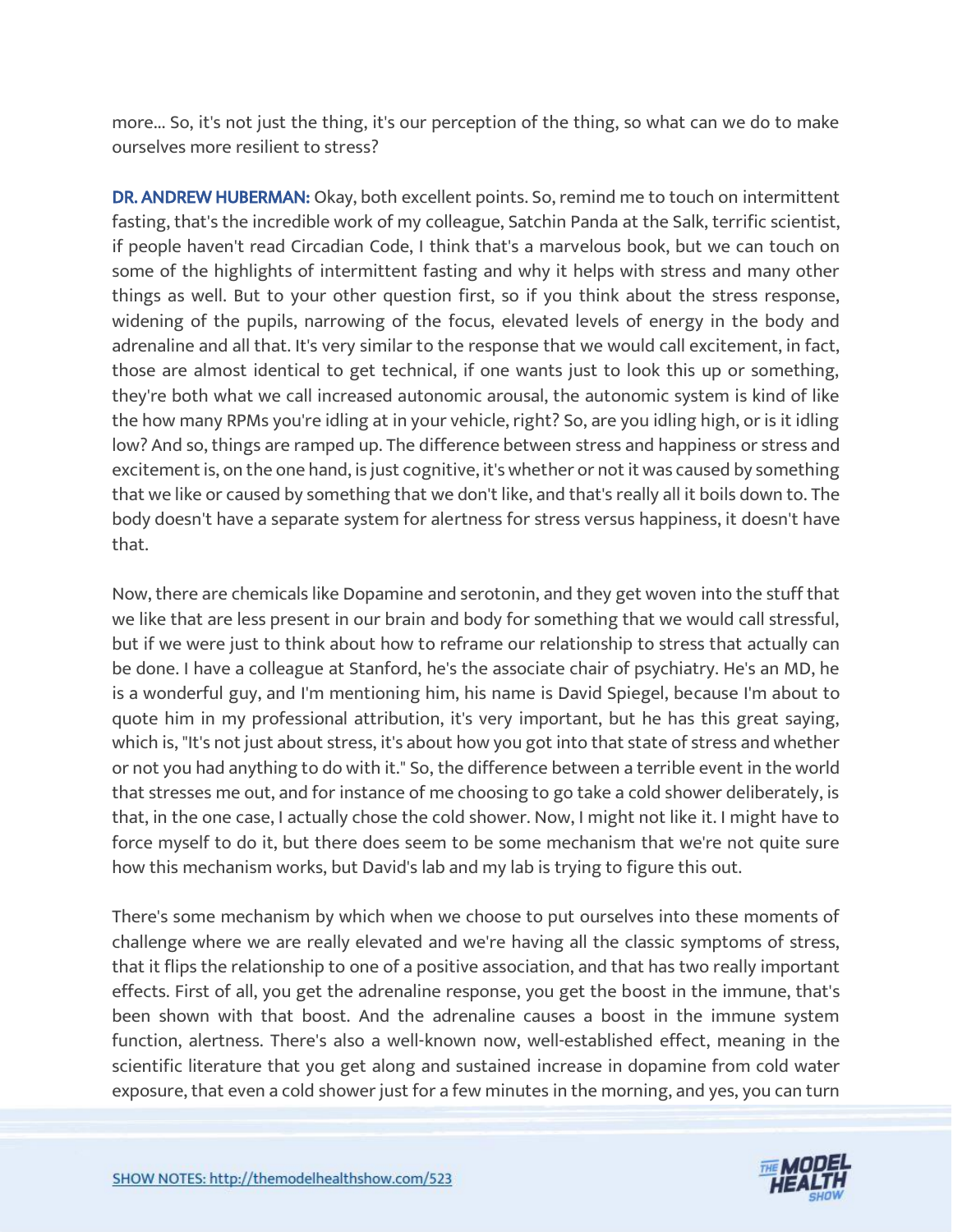the hot water on afterward there's no law that says that you can't do that, which is a great relief to me. So, you turn the cold shower on, it's stressful, it's stressful, you're forcing yourself to do it, and then most people find that they feel...

All of a sudden, it's like, "I actually kind of like that." What is that about? Some people always hate it, but they do it anyway, and then you turn that warm water on if you're like me. You've just created a dopamine release, you just thrown in this feel-good molecule on top of the stress response, and you chose it. So that's one benefit, which is that you're enhancing your overall system in terms of your immune system, your feelings of well-being, but the other benefit is that then when something happens in the external world and you feel stressed out because of it, you recognize that state. You recognize, "Oh, this is me feeling really alert, this is me feeling... And I've been here before." It's sort of like if you ever... I haven't done this, but I've always wanted to do this. If you ever go to the track and you drive at 120 miles an hour around the track, that's very different than careening down a hill with no breaks at 120 miles an hour. Now, God forbid, I hope nobody ever has to careen down a hill with no breaks at 120 miles an hour, but God forbid, if you were in that situation, you would recognize that situation if you've been at 120 miles an hour before by choice.

And I would be willing to bet your outcomes are likely to be better as opposed to feeling like you've never been in that state. So, what's really disruptive about stress is that we don't pick the stressful event, that's why we call it stress. It knocks us off course, but a lot of what my lab has been focused on is trying to figure out what are the things that can allow people to capture themselves when in a state of stress, calm themselves down a bit, that's one thing, and we can talk about a tool that anyone can use, a zero-cost tool to do that. But the other thing is, how do you raise your threshold for stress? We hear about resilience and grit and mental toughness, and we have these amazing examples on social media and in the world and throughout history, but what hasn't really been explained or explored until recently is how do we create a more resilient self?

So, if I may, there are two tools that you can use to push back on stress, let's think about the first one as kind of a stepping on the break when you feel like you're just too stressed. And there are a lot of ways to do that, you can take a vacation, which is not very practical in the moment, especially if you're dealing with kids or life or anything, and you can't step out of life, you can do exercise, you can meditate, but those things require that you step out of the event. And much of life is about dealing with things as they come and not being able to leave the room, not being able to just quit your job because you don't like it, and so the tool that my lab has been focused on quite a lot is something that we call the Physiological Sigh.

So Physiological Sighs were described as long as ago as the 1930s. And actually, you do them every night while you're in sleep, and animals do them in particular dogs right before they go

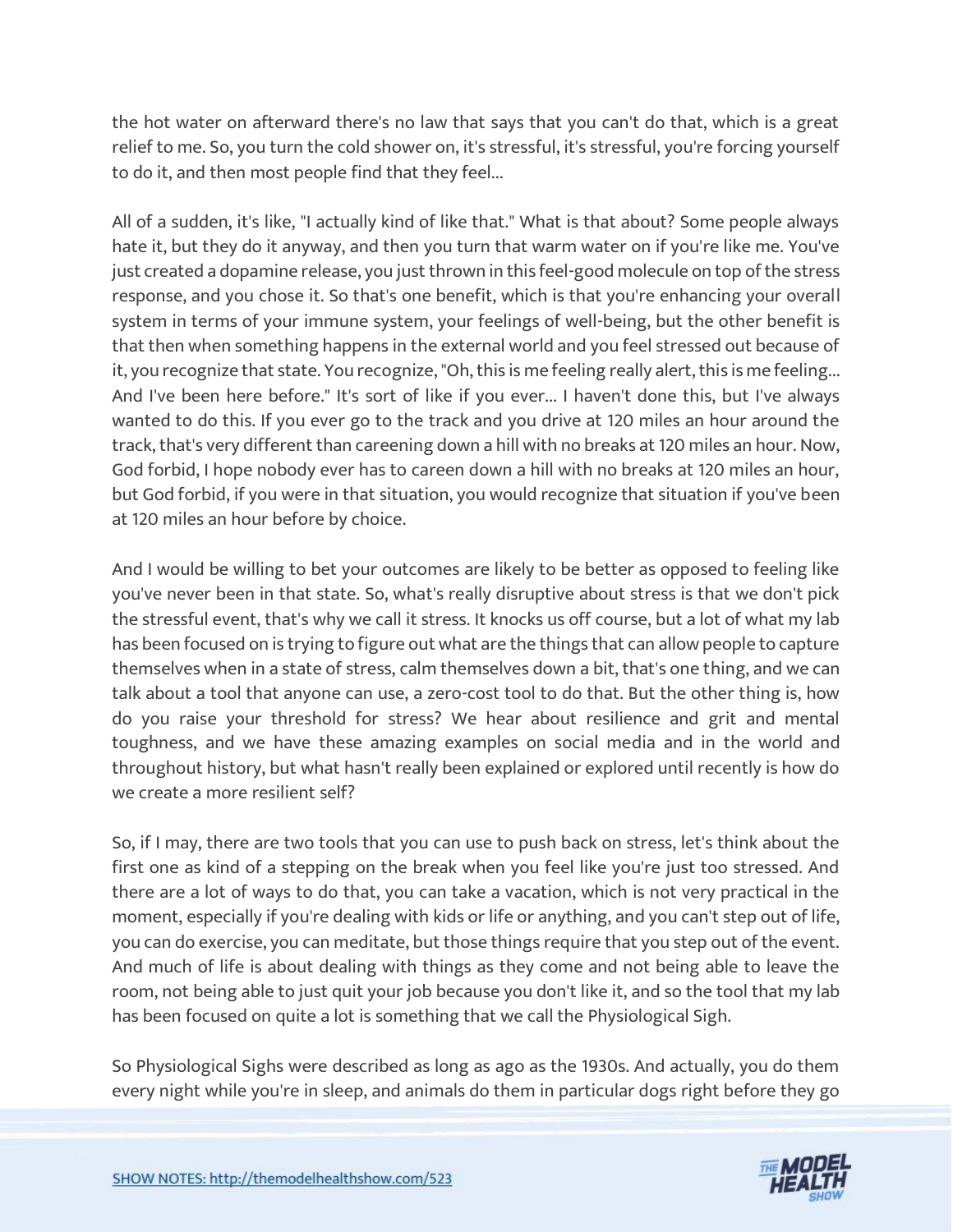down for a nap. It's a double inhale followed by a long exhale. The animal lovers out there will learn to recognize this, or you can look for it in your pets. In sleep, whenever we have a buildup of what's called carbon dioxide in our body, it's a stress, we're actually triggered to breathe by an increase in this gas called carbon dioxide. You don't have to know much about carbon dioxide, but what you need to know is that any time that carbon dioxide gets too high, we do in sleep, we do a double inhale, followed by a long exhale. Animals do this right before they go down to sleep. Now, it turns out that you can do Physiological Sighs deliberately in waking. If you're feeling too stressed, it's a double inhale through the nose, so it's followed by a very long exhale. Now, the second inhale is just a tiny one, you can barely sneak in any air you'll find 'cause it's a big inhale and then another little, tiny one. That little, tiny inhale, though, is important because our lungs are not just two big bags of air, they have little, tiny sacs called alveoli of the lungs.

And when we get stressed, those alveoli of the lungs collapse like empty balloons. And that second inhale re-inflates them so that when we exhale, we exhale all our carbon dioxide. And a lot of the stress responses are due to, and too much carbon dioxide. So, to make this very simple, if you're feeling too stressed do a double inhale through the nose followed by a long exhale, and chances are just one of those, but maybe repeating that two or three times, but chances are just one of those will immediately bring you back down to a very calm baseline. As far as I know, this is the fastest way to calm your system when you're feeling stressed. And the beauty of it is, you can do it almost any time unless you're completely submerged in water. The other great thing about it is that if you do it repeatedly, meaning as you move through life and you have stressful events and you do this Physiological Sigh, your system starts to react more robustly to the Physiological Sigh. It starts to calm you even faster and further, so much so that I know people who can't do too many of these or they get sleepy. It actually starts to put them to sleep. And it's actually a tool that some people use to calm themselves before sleep, they'll do...

And they'll repeat that. And we have a study that's now out for review, so it's not quite done, but where people do this as a regular pattern of breathing, but it... So that's kind of like slamming on the break. Again, zero cost. You can do it any time, any place. Some people might say, "Well, I have a deviated septum, or I have trouble breathing through my nose, I can't breathe through my nose." If you need to do it through your mouth, you can, but ideally, the inhales are through your mouth and the long exhale... Oh, excuse me, the inhales are through your nose and the long exhales are through the mouth. Now, that's calming down, but in order to raise your stress threshold to become more resilient, more gritty, you're able to handle life better, there is a practice that you can use.

One is the one that we talked about before, get into a cold shower once a day for one to three minutes. It never feels good. I always say the first, it's always like climbing over a wall, that first

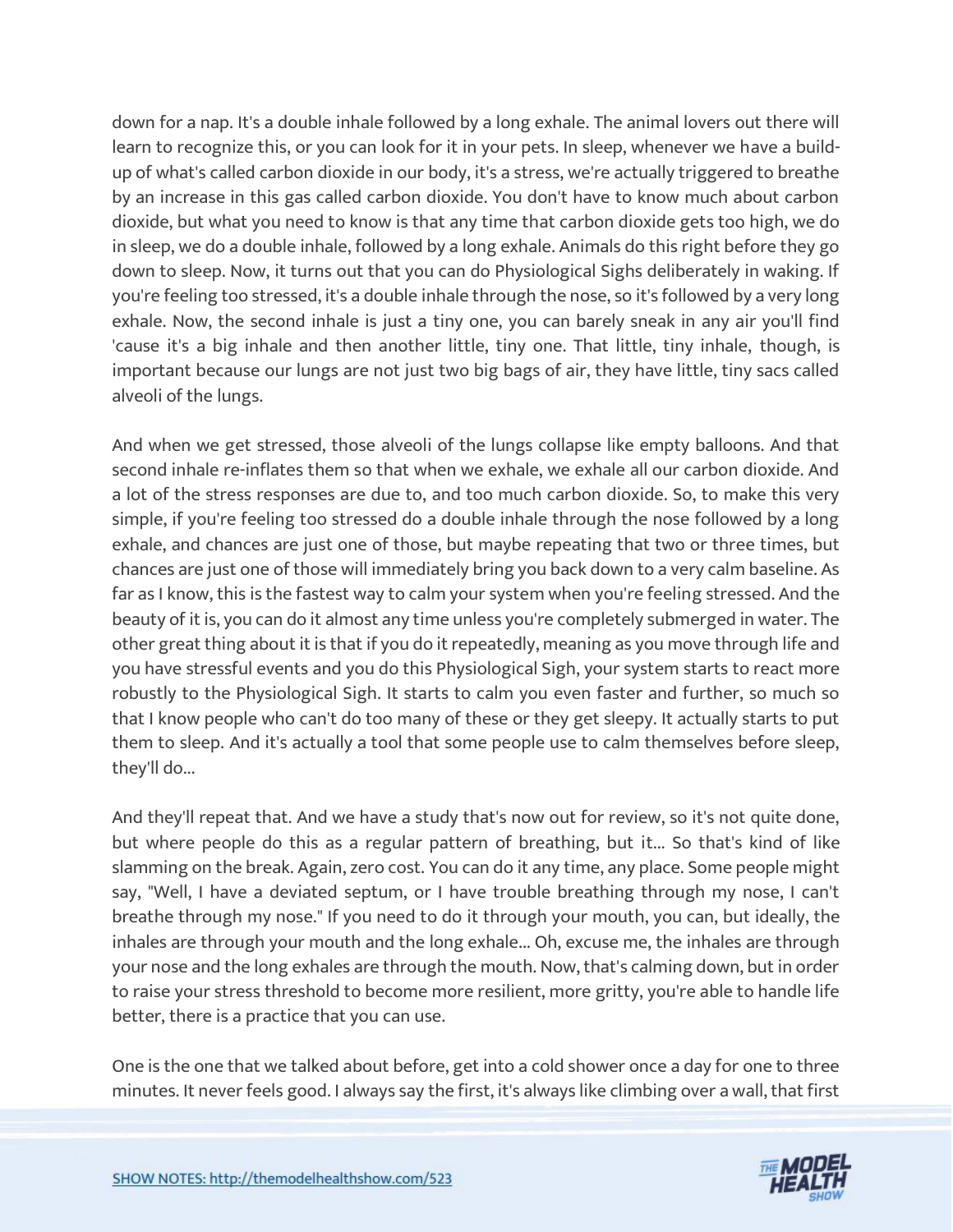wall is always there. I wish I could give you a tool that would allow you to enjoy it on impact, but a cold shower, you'll know if it's how cold because it'll be really cold, and you'll want to move away from it. One to three minutes of that and then turn on the warm water, and it will liberate the dopamine and adrenaline into your system. It will make you more resilient for stress that comes. And I guess it's not completely zero cost, but it's certainly cheaper than hot water, and most people, fortunately, have access to cold water. If you want to do ice baths, and buy ice and that kind of thing, that's actually kind of expensive.

It's like to really fill an ice bath, it's about \$50 an ice, that starts... If you're going to do it regularly, that's a lot, so just cold shower is fine. You don't need cryo, to go to a cryo device. If you have access to one, great, but that will release adrenaline. And the other one is if you don't have access to cold water, you can try a different pattern of breathing, which is... We call it cyclic hyperventilation in the lab, but the other way to get adrenaline going into your system is to breathe as if you were really in a panic attack. And I just want to warn people who have panic attacks or who have a predisposition for really bad anxiety, probably shouldn't do this. But never do this near water, no matter who you are, but basically, you breathe in and out deeply for 25 breaths, I won't do it that all right now, but it's... You'll immediately start to feel warm. You'll start to feel agitated; you can notice my eyes are a little wider than they were a few seconds ago, that's adrenaline, you're releasing adrenaline. Then exhale all your air and sit calmly with all that adrenaline in your system. What are you doing? You're learning to be calm when you have a lot of adrenaline in your system, this is a self-driven stress inoculation.

And just to put a bow on this, this goes back to my colleague, David Spiegel's comment, "It's not just about stress, it's how you got there and whether or not you had anything to do with it." And so, these are tools that you can do. You don't even have to do them every day. The intense breathing, 25 breaths followed by an exhale and hold, you could repeat it if you want a few times. Don't hold your breath to see how long you can hold your breath just when you feel the impulse to breathe, breathe. But many people report feeling really pleasantly calm despite being really alert, so it's great to do if you have to lean into life. And the incredible thing about this is that it really does shift your biology so that when stressful events come, you feel more resilient and prepared. You will notice, "I can deal with things better." But you do have to do this practice probably one to three times a week. You don't have to do it every day.

**SHAWN STEVENSON: Yeah. This is amazing.** 

DR. ANDREW HUBERMAN: Yeah. Sorry for the monologue, but I want to make sure that people got all the information.

**SHAWN STEVENSON:** But this is so amazing.

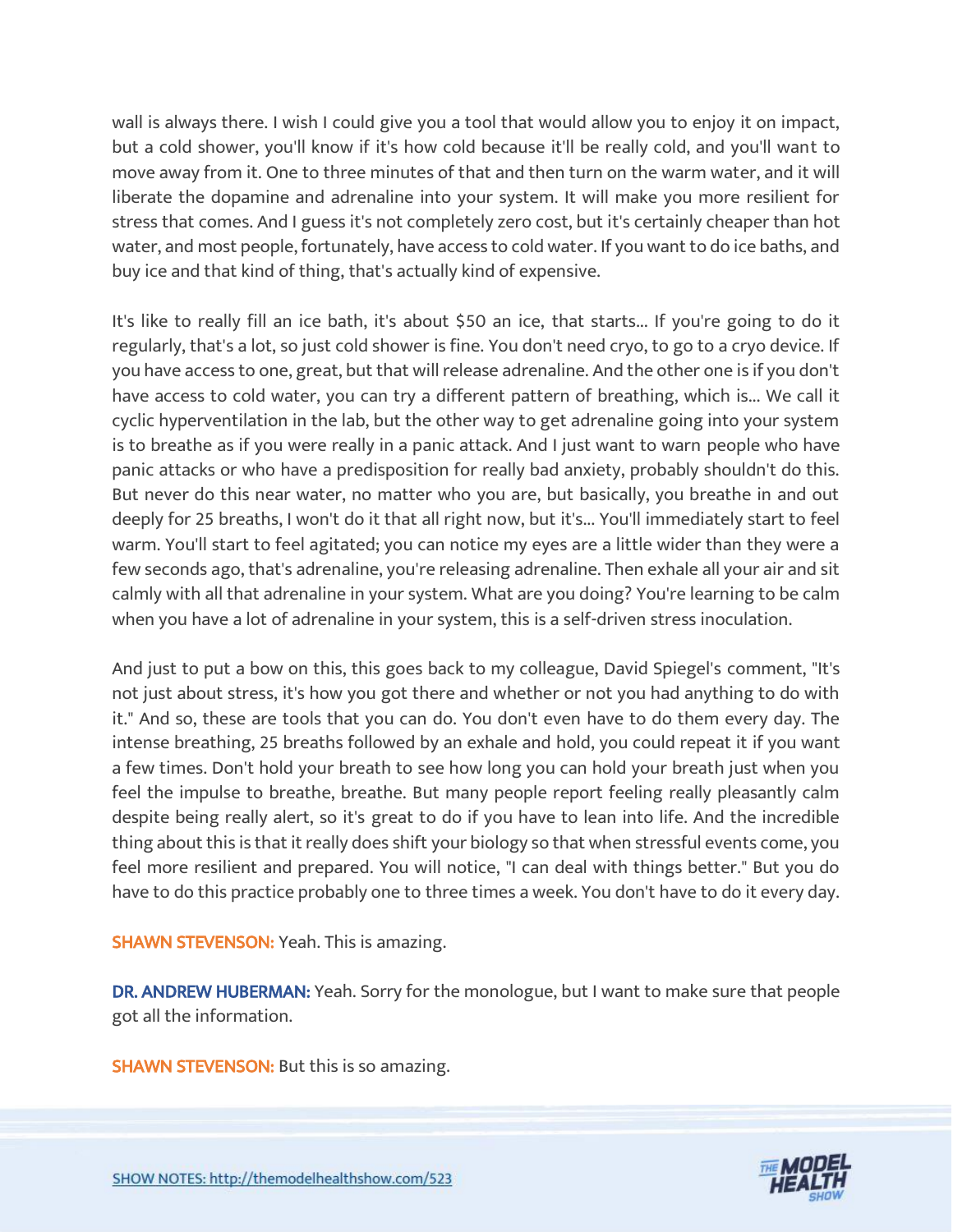DR. ANDREW HUBERMAN: And again, I don't think we've talked about a single tool that requires a purchase or a potion. And this is not mystical, there's no... I don't have anything against mystical practices, but this is... There's no obligation to focus on your third eye center or to ground yourself with the... If you want to do all that stuff, great, but this is physiology. This is the hardware that we were installed with. And when you start tapping into that hardware, what I can also promise, is there are all sorts of gifts that arrive. People talk about having insights, people talk about a problem that they couldn't work out or a relationship issue they couldn't work out, insights start to come because you're literally shifting your state of mind and you're able to see things from a different perspective. And I always like to say that "It's very hard to control the mind with the mind." This is a beautiful organ, this brain thing in all of us, but it's hard to control, but what we're talking about using your body to control your mind. So, when you can't control your mind, you really want to intervene using these... What are really bodily functions, breathing, vision, and these kinds of things?

**SHAWN STEVENSON: I** love that you brought up the mysticism side because that's where a lot of these practices even come from, with the chaotic breathing or the breath of fire, but to put a description behind it, I'm really enjoying this because I've been doing that practice almost every day for about...

DR. ANDREW HUBERMAN: Which one, the deep breathing followed by breath holds?

**SHAWN STEVENSON: Yes. For about 15 years.** 

DR. ANDREW HUBERMAN: Oh, wow. What time of day do you do it?

**SHAWN STEVENSON:** Within the first hour, so probably about an hour after I get up in the morning.

DR. ANDREW HUBERMAN: And you do it every day.

SHAWN STEVENSON: So, I do the chaotic breathing, and I'll do that for... It depends on the day, but there were times where I'll do it for several minutes, but now even just doing it, doing maybe 90 of those, you feel it, the state change, but then you just sit and relax into it. And again, one of those reasons why I don't respond to stress like I used to or other people, and for you to put a description behind why that is... Of course, I know that the practice is doing all these wonderful things for my nervous system, my brain, but really why I've implemented that practice so long is because of the sense of focus and clarity and being able to... If I'm trying to figure something out or visualize, I find that I solve a lot of problems, not trying to solve the problem, but just doing these practices. So that's so powerful. And again, this is accessible for everybody. And I love that you mentioned we want to have some consistency here. It doesn't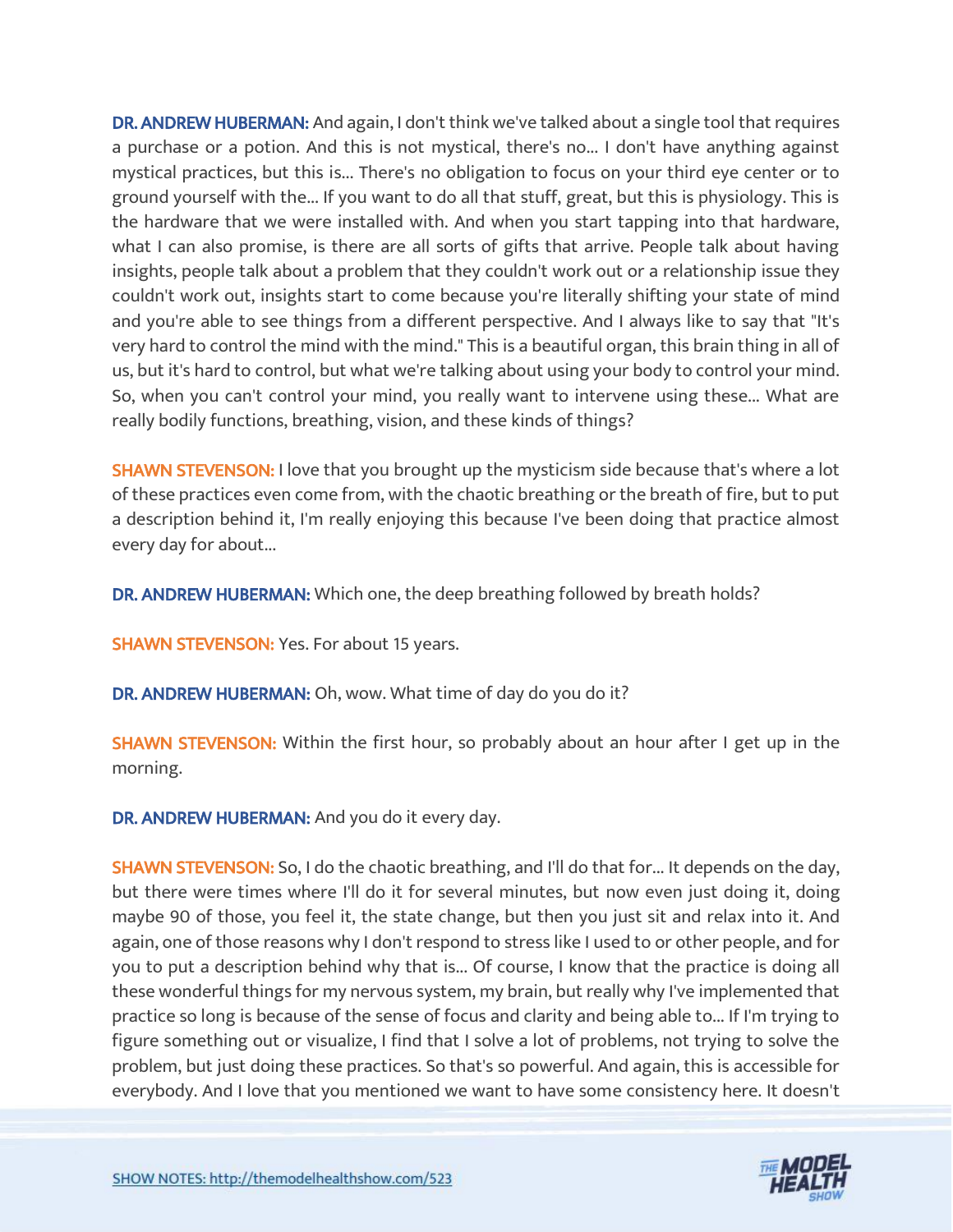have to be every day. And if you miss a day, no big deal, but having some modality of consistency here, so as you mentioned, maybe three times a week, a couple of times.

DR. ANDREW HUBERMAN: Yeah. Maybe do it for two days, then you miss a day. There's no rule that says that you have to use these things every day. Neuroplasticity, the nervous system's ability to change itself in response to experience, it responds that process is engaged by the intensity of something. So, if you really... I'd rather see people dedicate themselves to this practice once a week and really focus on it, not scrolling their phone while they're doing it. Just setting aside literally three minutes to do this practice, or when they're feeling stressed to say, "Oh wait, I can stomp on the break of stress with this double inhale, long exhale through the mouth."

I'd rather see them do that once a week than kind of just do it 50% devotion and at multiple times per week because neuroplasticity happens when you focus on something and you really engage in that practice, then the nervous system rewires. And ideally, you don't have to do these practices all the time because you're not stressed as often, that's really the... That's the Holy Grail of all this. Now, I don't think anyone ever gets to a place where there's no stress in their life, and I think it just... I don't even know that that would be healthy for us. We are a species that responds to and often responds well to challenge over time.

#### SHAWN STEVENSON: It's how we grow.

DR. ANDREW HUBERMAN: It's how we grow, and I think that leaning... I would say I like to ask myself at any moment, "Do I feel like I'm back on my heels flat-footed or forward center of mass." Forward center of mass really meaning really feeling like I can get after it. Flat-footed is like, "I'm okay." You know, we're back on my heels, it's like, "This happens to me, I'm human." Sleep-deprived or ruminating on something too much or not really making progress in the way that I'd like." These are tools that allow us to adjust that balance forward. Forward flat-footed or back. And what's I think most useful about these sorts of practices is that you're not reaching to some external thing in order to solve the problem.

Now, of course, social connection is great, and I enjoy food as much as anybody, and I enjoy exercise, I enjoy various things, entertainment. But when you start taking control of your internal landscape in this way, that is extremely empowering because it's a whole different business to be able to understand, even if you're trapped on a plane sitting on the runway, I've had this happen, and I'm feeling just... I'm stressed just thinking about it. You've been flying all day, you finally arrive, and you can't get off the plane or for example, you have to manage yourself there. And if you can take yourself out of a stressed episode, and yes, I have done this sort of breathing on the plane, and I'll usually tell that person next to me if I'm going to do the deep breathing, "I'll just have this breathing practice that I do, don't worry." And I'll do it, 'cause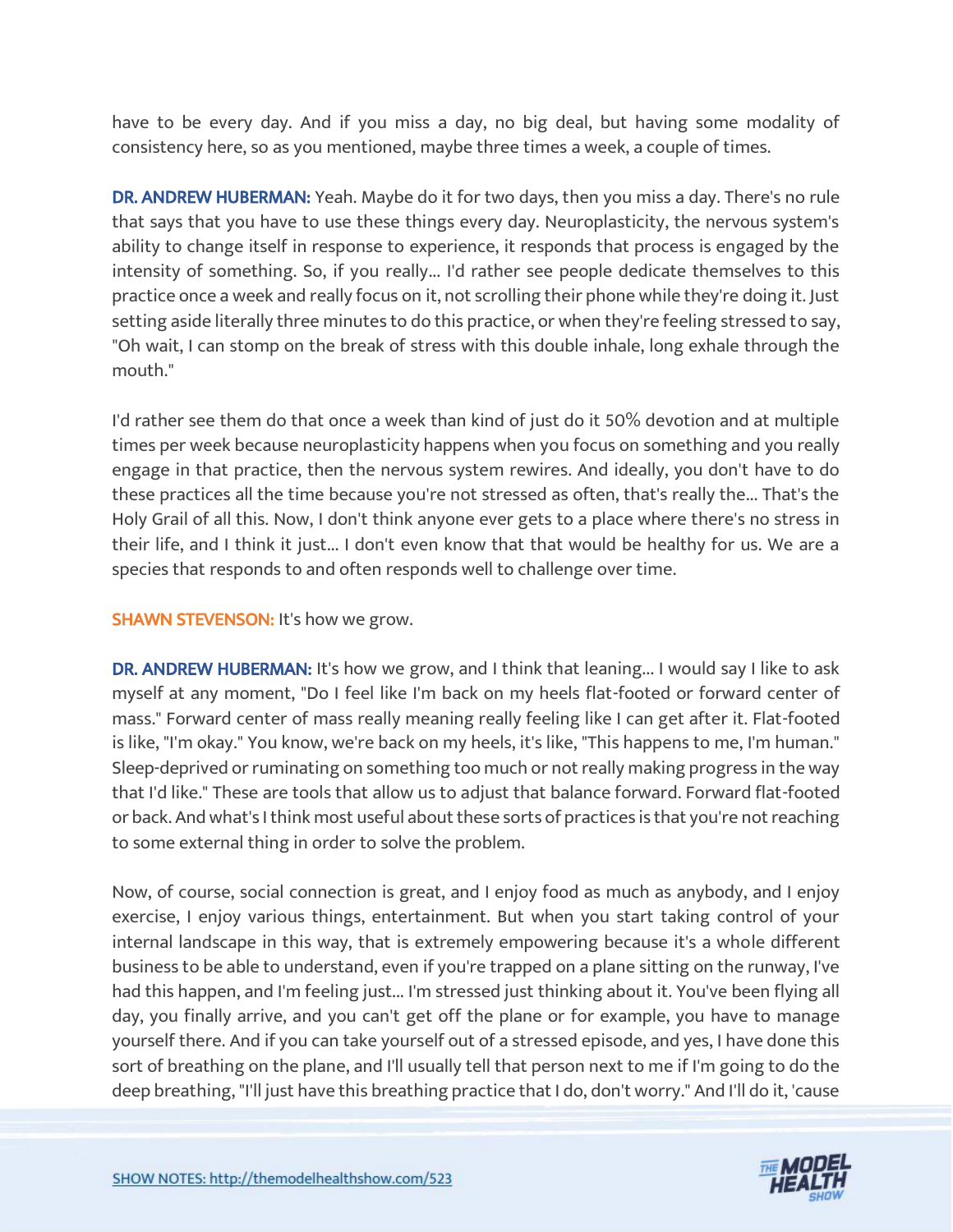it does look a little strange to do the deep breathing practice. But the double inhales, that long exhale can be done anywhere, any time, it's pretty covert. Most people won't know that you're doing it, and that's powerful because you're learning how to drive the vehicle that is you.

**SHAWN STEVENSON:** Yeah, that's awesome. I'm just picturing you on the plane and me sitting next to you like, "Okay guy, go for it."

DR. ANDREW HUBERMAN: You had to warn the person next to you, but I've seen stranger things on planes.

#### SHAWN STEVENSON: Of course.

DR. ANDREW HUBERMAN: But I'll usually say something like, "I'm a scientist, and so I do this thing every once in a while, where I measure my heart rate" I'll sort of say something first, but one of these days I should just do it. I should just jump in and start doing the breathing.

**SHAWN STEVENSON:** That's awesome, but I love when you mentioned, and this is such a powerful insight that you chose it, just that simple thing, and I'm grateful that you're looking into it more to find out what is behind this, because it's a different scenario when you're choosing to turn on that cold water versus, you didn't pay the hot water bill, and you're in this scenario.

DR. ANDREW HUBERMAN: Yeah. So that's a good example, yeah. So, we have an area of our brain called the prefrontal cortex, and it's much of what makes us human. It's the thing that gives us an understand... It allows us to put context onto our own biology. It allows us to say, "Oh, my heart rate is speeding up because I'm excited that my favorite team might win this game." As opposed to, "Because I think there might be an intruder in my home." It creates context. Normally, we let it make those interpretations reflexively, but we have the capacity to decide that something is good for us. Maybe it's not going to feel good at first, but maybe some guy on your podcast, on The Model Health podcast told me that it was useful, so I'm going to explore it so that curiosity can be superimposed on the experience.

And look, I can't make the cold water not feel cold. I can't do that for you. No one can do that for you, but you can make the cold water experience a choice and you can make it serve you, not just in the immediate experience. But as I mentioned, there's a two... Or maybe I didn't mention this but getting into that cold water for one to three minutes leads to a 2.5 times increase in the amount of dopamine, this feel-good molecule, and then that lasts several hours. And it's not a level of dopamine that's so high or so sustained that it's going to be detrimental. You're going to feel really, really good for a while after getting out, and that's a promise. I can't tell you you're going to like the experience of being in cold water. I can't tell you that you're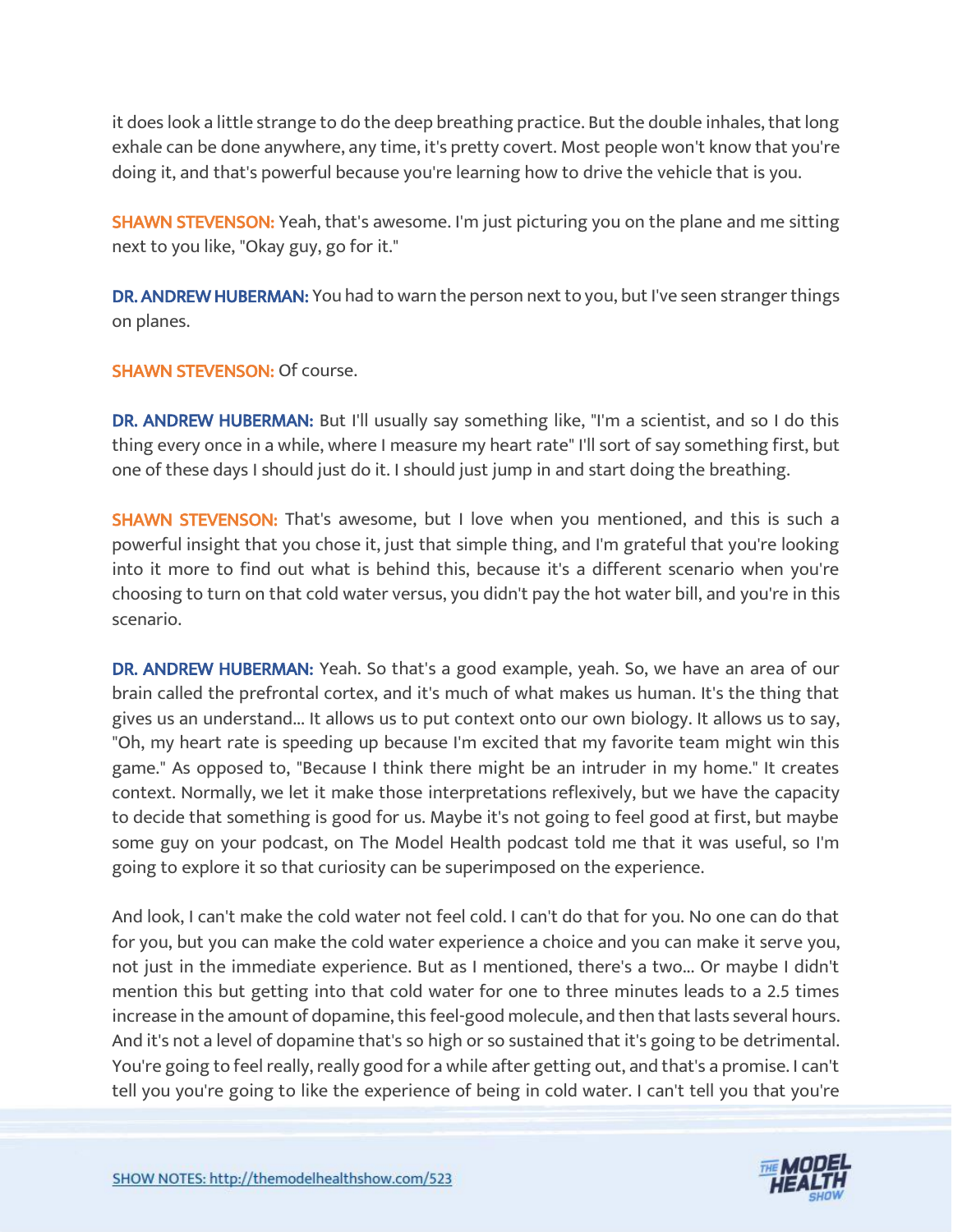going to like the experience of doing the deep breathing, but most people find that if they do it once or twice that they do, they start craving it because they are craving the dopamine release that comes from it afterward. And that's to say, and that's not even mentioning all the other positive effects, like improved circulation, deep breathing of any kind is a lot like exercise.

I wouldn't want to see people abandon exercise for deep breathing, but there are some interesting studies that are happening now of people that are paraplegic or even quadriplegic, trying to use deep breathing as a way to generate healthy circulation in the body and to get some of the enhanced mental benefits that come with more standard forms of exercise. So, if you're chair-ridden for whatever reason, if you can't exercise, maybe you're suffering an injury or something, for whatever reason, the deep breathing is a pretty good substitute, at least in the short term.

**SHAWN STEVENSON:** That's remarkable. We've got a quick break coming up, we'll be right back. Few people know that regularly drinking coffee has been shown to help prevent cognitive decline and reduce the risk of developing Alzheimer's and Parkinson's disease. This attribute referenced in the Journal Practical Neurology, is yet another reason why intelligent coffee consumption makes the list of best neuro-nutritious beverages. Another study, featured in the Journal Psychopharmacology, uncovered that drinking coffee has some remarkable benefits on mental performance. The researchers found that intelligent coffee intake leads to improvements in alertness, improve reaction times, and enhanced performance on cognitive vigilance tasks, and tasks that involves deep concentration. Now, why am I stressing intelligent coffee intake? This means acknowledging the true U-shaped curve of benefits and not going ham on caffeine. The data clearly shows that some coffee a cup or 2 a day and the accompanied caffeine is a great adjunct for improved mental performance. But going too far, starts to lead to diminishing returns. So, we want to make sure that we're getting an optimal intake of coffee, and again, not going overboard. And also, coffee is best when it's not coming along with pesticides, herbicides, rodenticides, fungicides, these chemical elements are clinically proven to destroy our microbiome terrane. So, destroying the very microbiome that helps to regulate our metabolism, regulate our immune system, the list goes on and on. Obviously, you want to make sure that those things are not coming along with the high-quality coffee that we're trying to get these benefits from. And also, what if we can up level the longevity and neurological benefits of the coffee by combining it with another clinically proven nutrient source. Well, that's what I do every day when I have the organic coffee combined with the dual extracted mushrooms from four sigmatic. And if we are talking about optimal cognitive performance and the health of our brain, the protection of our brain, there are few nutrient sources like lion's mane medicinal mushroom that pack this kind of benefits. Researchers at the University of Malaya, found that lions mane has neuroprotective effects, literally being able to help to defend the brain against even traumatic brain injuries. It just makes the brain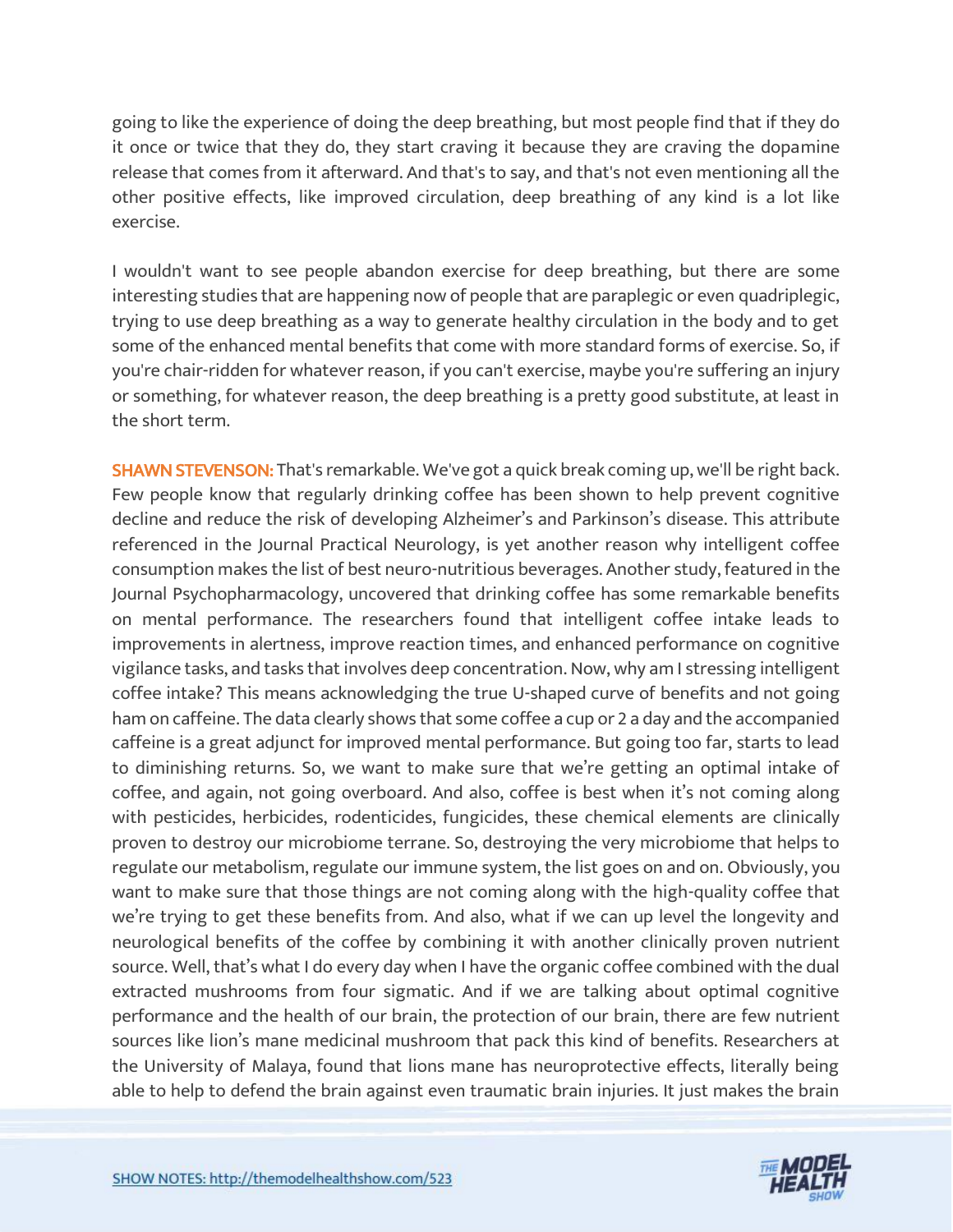more healthy and robust. So again, this combination of medicinal mushrooms plus organic high-quality coffee is a match made in nutrient heaven. Go to foursigmatic.com/model, that's F-O-U-R-S-I-G-M-A-T-I-C.com/model, you get 10% off their incredible mushroom elixirs, mushroom hot cocoas, and mushroom coffees. Again, that's foursigmatic.com/model and now back to the show.

So I want to ask you about our approach to these things just a little bit more because I think that this is similar when you mentioned you enjoy working out, for example, and I'm thinking about people's perception of lifting weights, some people perceive it as extremely painful, they hate it, it's just like, I don't perceive it like that, it's kind of joyous, it's just a... It's a... The way that I experience it is just like I want more of it, bringing that same mindset what about with the cold exposure where I'm not just like, "Oh my God, this is going to kill me," or, "This is... I hate this." Or whatever it is, just maintaining a sense of calm or perceiving it as something that is enjoyable, for example, I know it's kind of hard to do with that example, but what about our building that stress threshold, if you understand where I'm going with this, what about our perception in that moment if we can relax into a little bit more, is that going to help us to adjust to stress when life hits us with that stress?

DR. ANDREW HUBERMAN: Yeah, it's a great question. It's actually the important question. I also like exercising. I do, I don't know why, but I just... I like it. What's hard for me is being stuck behind a desk all day and folded up along an accordion shape, and... That's unpleasant to me. I do like exercise, but I understand that some people don't. My sister hates the cold-water thing, I've managed to get her up to her shins so far, and then she's like, "I'm done," and I have to respect the fact that for people like her, some people just don't want to do it, they just don't want to do it. It's unpleasant. So, she does other things to manage her stress and has adopted practices. The mindset piece is really key, so let's take the cold-water example, because cold water is universal, nobody escapes the sensation of cold when they're in cold water, so I think there are really two approaches.

One is to try and relax your mind and your body while you are in the stress, that's one approach. The other is actually to lean into the stress, and this is something that our lab is working on, but it's hard to parse because it's very subjective, we can't really measure what people are thinking very well, even if we were to do brain imaging, it's hard to do, but I'm intrigued by this, so it's a little bit like... For those of you that have your driver's license, you'll know what I'm talking about. If you've ever driven on a gravel road, there's a speed at which the dust is kicking up and it's in your field of view and you're just probably going too slow. In that case, you speed up and you get the dust cloud behind you, however, if you go too fast, you start to slip out. So, I feel like the cold water, the best analogy I can provide, it's a little bit like a gravel road, sometimes it's better to speed up and to lean into it to really...

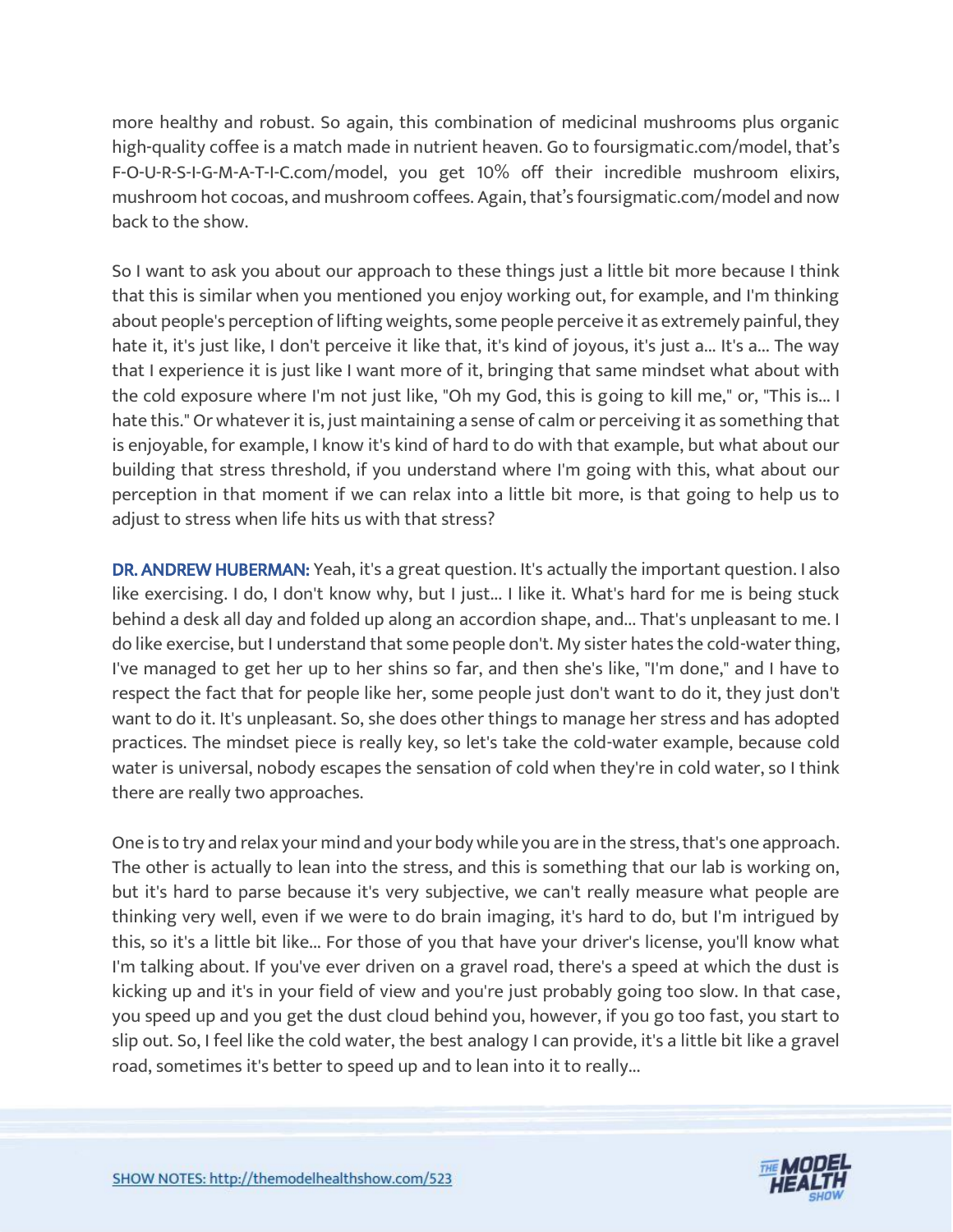Like, I'm going to muscle through this, I'm going to get to that three-minute mark, no matter what, what you're doing is you're actually adding adrenaline to meet the challenge, which is one of the fundamental reasons we have adrenaline is to mobilize us and to allow us to meet challenges, so that's one way to approach it. The other way to approach it is to stay very calm and to try and relax into it so that you are kind of stair-casing up the adrenaline response, you're taking more control. Here's what I recommend. It's very hard to predict how the cold is going to trigger your mind, you always know how it's going to trigger your body, you're going to kind of brace, you're going to go, okay, I have to relax, I have to kind of stretch into this, so physically, you just always want to try and relax into the experience, but mentally, I suggest that people try it both ways. Some days you'll get in and you might just want to grit your teeth and think this is... I'm doing this 'cause I was... Told myself I would, or I really want to, and just really leaning into it, just like full rock and roll, just really into it, and other days try and be as peaceful and as zen as you can.

And I think you will know within the first 10 seconds whether or not you want to flip to the other approach. And I suggest whichever approach you pick, to try and stay with that for about 10, but ideally 30 seconds, and then you will think, oh, I can actually just relax through this full three minutes, or some days you'll get in and you'll try and relax, you'll be like, I can't do this, I really want to jump out, you'll notice that impulse to get out. That's when I would say, you know what, hit the gas, lean into this stressful experience, and then as you get out of it, just reward yourself mentally for having done it at all, and then it accuses at a point at which I'd be remiss if I didn't make... Which is that... We've talked about rewards and dopamine rewards, if you want a practice of any kind to feel good or exercise to feel good, if you don't already like it, subjectively rewarding yourself for doing it just mentally is very powerful. These four brain influences, these four brain neurons that we have will allow us to reshape our relationship to events, and this is the reason why new parents can maintain grueling schedules of childrearing because they're telling themselves, this is important, those subjective things matter.

When they see their kids flourish as a consequence of their own sleepless night, they... When they see their child growing, they... This is a reinforcing thing. And so, we can override a lot of our discomfort just through thought, and I don't want people to place themselves into extreme discomfort, but when you push yourself into a practice, when you feel really, really challenged, making it through the cold water, when you force yourself to do the breathing exercise, you are in a position to get more of a reward from it than less. Meaning... It's sort of like this, if you have to raise the temperature a lot in order to achieve a certain level of comfort, that's a lot harder, but the way that the nervous system works is you get more of a chemical reward from going from zero to 60 than you do from going from 40 miles an hour to 60 miles an hour, it's just the way that the system works. If something's easy for you, there's no reason for your brain to reward it and there's no reason for your system to rewire. Remember rewiring neural... Of your system so that these things feel good over time, or they feel easier to engage in, that's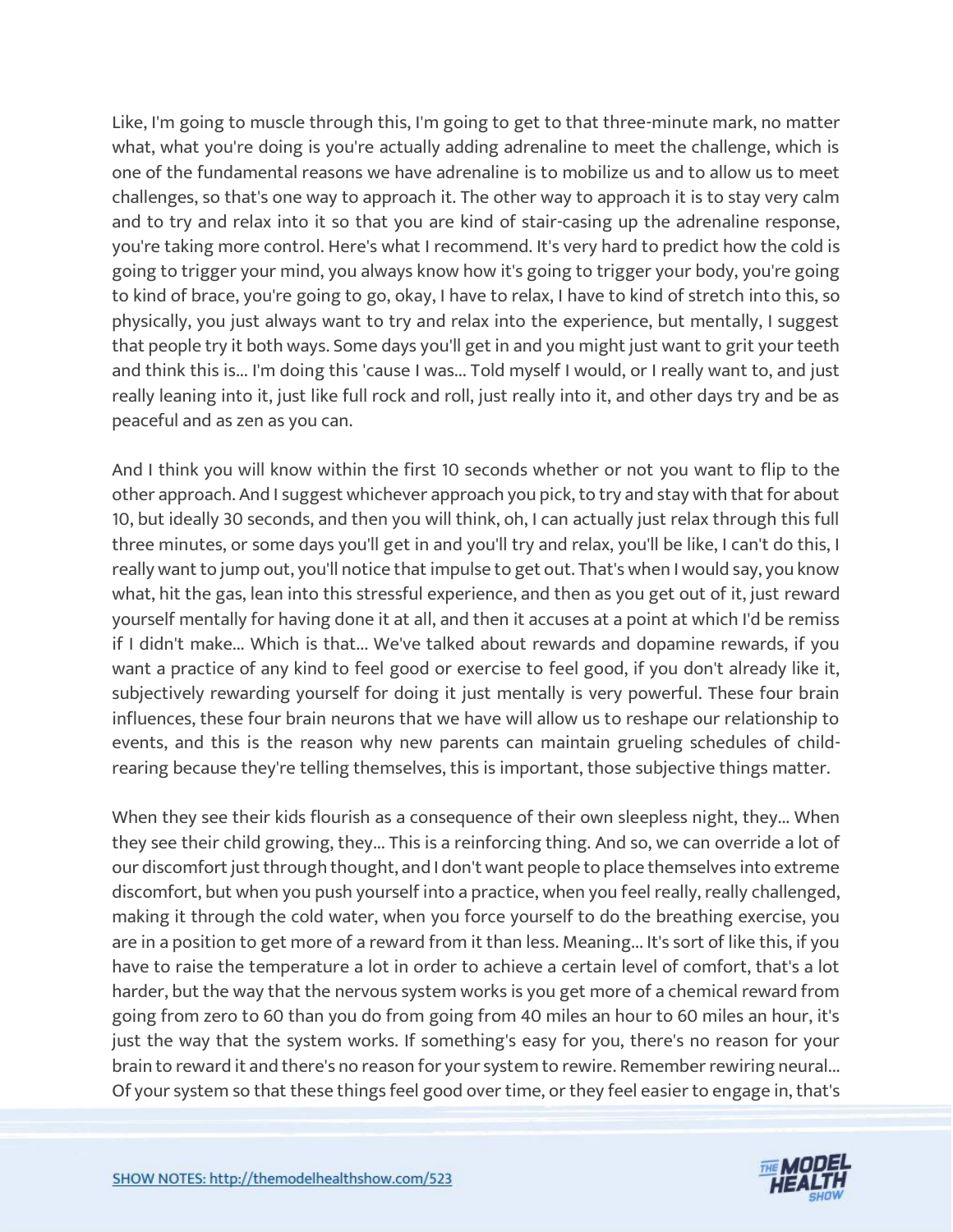really triggered by how much of an intense stimulus it was. So, the more intense it is, the harder it is to drag yourself to these things, the more you're in a position to actually benefit from them. So, it's kind of counter-intuitive. But if you think about it, it makes sense too.

**SHAWN STEVENSON:** Yeah, of course, this is a perfect segue to asking about the strength training side, for example, training our bodies, and I'm fascinated with this because there's so many different ways that we are impacting our brains through our bodies, is there any science or any truth behind the statement that making your body physically stronger is going to make your brain stronger?

DR. ANDREW HUBERMAN: Well, let's see. So, there's the health, there's just the pure health and longevity side, so I can fire off a couple of quick, well-substantiated bullet points, this is isn't work that my lab's done, but I'm aware of work. It's very clear that cardiovascular exercise and not weight training, but something where you're breathing relatively hard and your heart's beating... Elevated heart rate, doesn't have to be high-intensity training, in fact, we're probably talking more about what people would consider zone two cardio, so where you have to struggle to hold a conversation but you're not completely out of breath, it's very clear that 150 minutes to 180 minutes a week of that is tremendously beneficial for cardiovascular health, for longevity, for brain function, for cognitive function, offsetting age-related cognitive decline.

We should all be doing this, and I confess the cardiovascular work is usually the last thing that I go to on a busy week, but it's something that I really enjoy once I start doing it, or once I've done it. But if you think about 150-180 minutes a week, it's not a trivial amount, it's an investment, but it's worth it. You're going to live longer; you're going to maintain your brain function longer and you're going to feel better... I mean, everything is going to be better. Now, on the strength side, there are fewer studies of resistance training; however, if you look at brain function and longevity, it's very clear that the body is informing the brain about the status of your entire being, and I truly mean that in the non-mystical sense. When we do loadbearing exercise of any kind, could even be air squats for some people, but if they're doing any kind of resistance training with weights or machines or bodyweight, there are actually hormones that are secreted from our bones, this is wild, this thing's called osteonectin is an example of one, that are secreted, they go to the brain, that enhance the survival and the function of neurons, of nerve cells in the brain.

And at first, when I heard this, I thought, this is crazy, the bones are making hormones, but it makes perfect sense. The skeleton is a very important system in our body, how do the areas of the brain that control movement, how do the areas of the brain that control learning, how do they know whether or not you are still moving or not, and... Well, they could know because your heart is beating, but maybe your heart's beating really fast because you're stressed out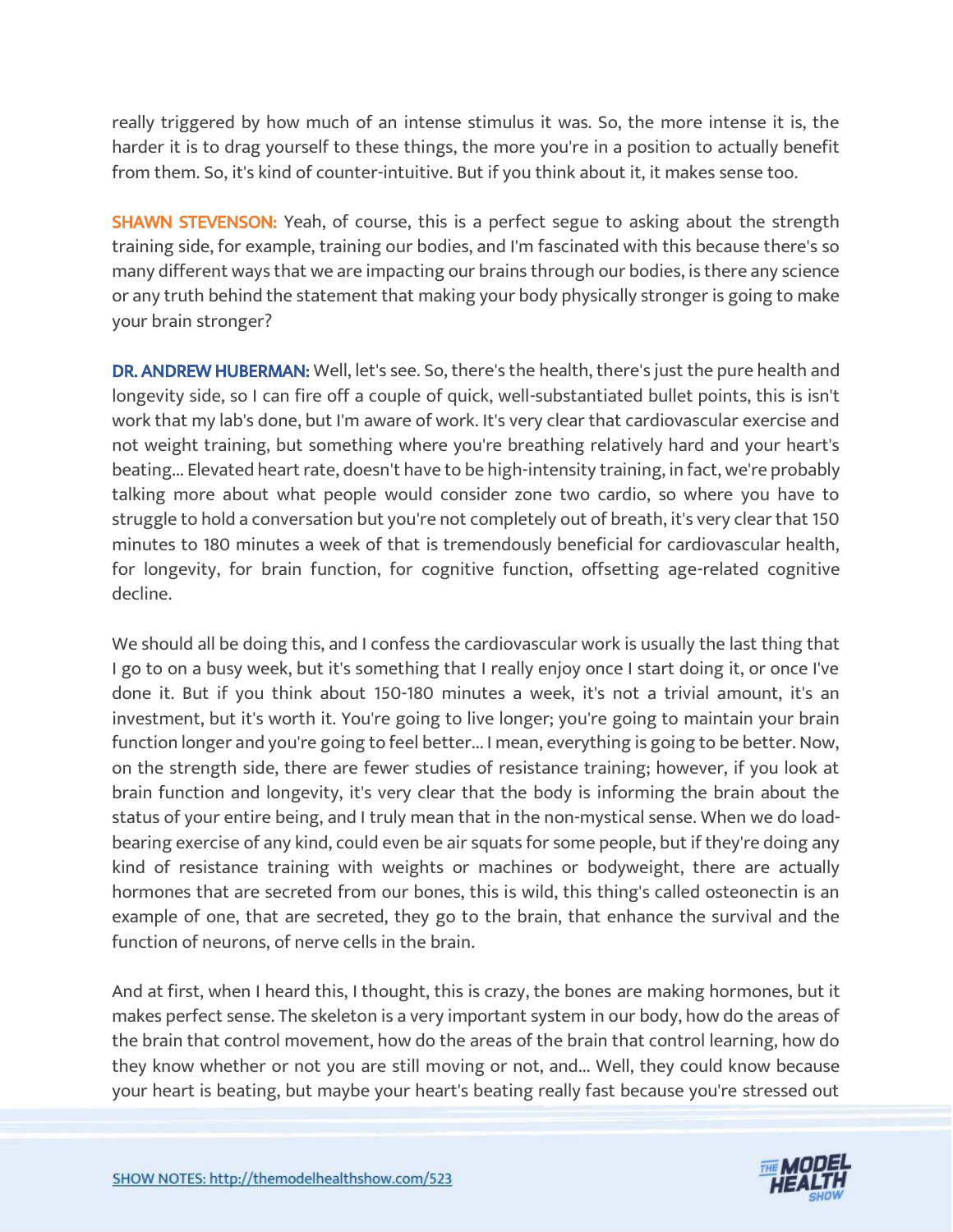about something. The only way that your brain knows that your body is being used and that your brain needs to continue to adapt and to stay strong, is if you're increasing the load on your skeleton. And if you look at cognitive decline and loss of memory and things over time, and you look at bodily function and the loss of certain functions, what you find is that there are these weird things that are correlated with brain longevity and some of them include, for instance, the ability to jump and land. I was talking to my... My mother's in her... I'm sorry, mom, she's in her... She's in her mid-70s now, and we were talking about this because she said, "I want to stay healthy; I want to keep my brain healthy," and I said, "Well, can you jump up and land?" And she said, "What are you talking about? That's crazy."

And I said, "Can you jump up and land?" I didn't want her to hurt herself, and we were talking about this, a lot of people, as they age, get injuries, hip injuries that take them out of commission. The ability to jump, not huge distances, but just to jump inland and be stable doing that. Obviously, you don't want people harming themselves, that's correlated with brain longevity and body longevity. What is it? Well, it's not just about shuffling around, it's because the bones are taking that impact. So, when we weight train, we provide load forces onto the bones, the bones send signals to the nervous system and to the brain, and so there's brain longevity, so that's a kind of a... It's a roundabout but very mechanistic way of answering your question that indeed when our body is strengthened, our brain gets better at the neuronal health level.

Now in terms of resilience, which I think... And our capacity to deal with stress, this is an interesting one. I think there are several places where exercise carries over to an enhanced ability to deal with stress. First of all, is all the indirect stuff, like it improves our sleep, it reduces inflammation in the body, provided that exercise isn't too intense or too frequent. So, there's all the indirect ways that it supports us and makes us more capable. But then there are the pain points of exercise, and those come in different forms, one of the less-discussed pain points of exercise is the one where you don't want to exercise and you do it anyway, that's making yourself mentally stronger, and here I'm sort of paraphrasing in a much less entertaining way than the great David Goggins, right?

His whole... Not his whole thing, he's about many things, but a lot of what David's about is about taking yourself from way back on your heels, don't want to get out of bed, I don't want to do something, and getting into that forward center of mass, that is a very valuable brain function to be able to take yourself from a place of, I don't want to do it at all, it's the last thing I want to do, and I'm going to lean into this. That carries over. And then the other one is the pain that you experience, healthy pain during the exercise itself, the burning of your lungs, the burning of the lactic acid build-up, the straining under a rep or something like that, and there your cognitive... Or your thoughts about what you're doing, I'm here because I chose to be. I might not want to be, but I chose to be. Those are two different things. I chose to be here. No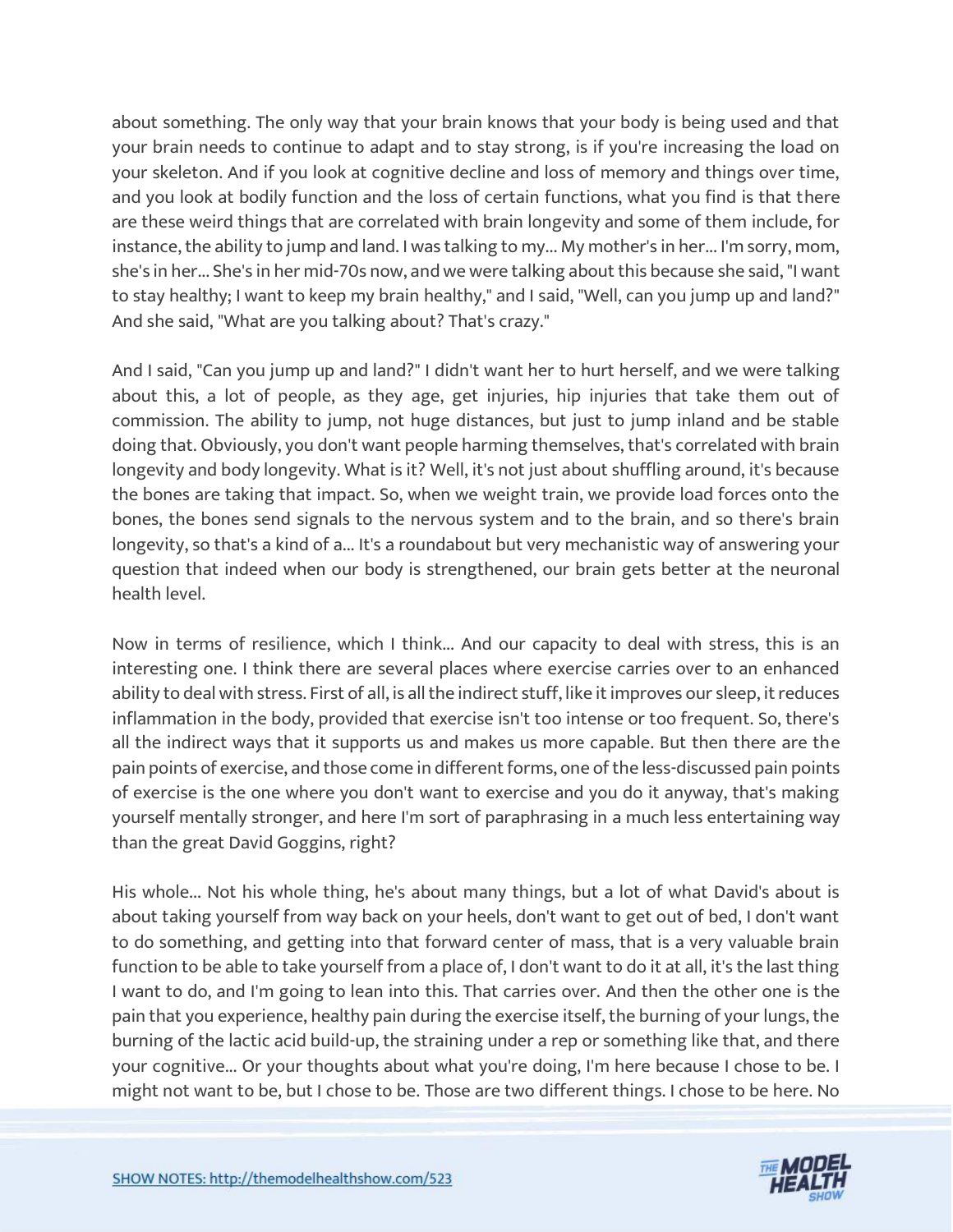one's forcing me to do this, I don't have a gun to my head, I'm doing this, and this is going to benefit me. Over time, that will change your relationship to effort, and the holy grail of life, I believe, is when effort feels good, and no one gets to be in that state all the time.

But I think that when we push ourselves physically, we get multiple opportunities to learn to go from the, I don't want to, the I don't want to, I don't want to kind of... That's my voice in my own head. "I don't want to." And then doing it anyway, and then you have to remember to reward yourself, and that reward should not be in the form of an external reward, this is very important, it's tempting to say, I'm going to reward myself with the meal, I'm going to... You can still enjoy all the things you enjoy, but the reward has to be one that you give yourself mentally because when you start to give yourself external rewards, you're teaching your brain that rewards only come from the outside. When you give yourself internal rewards, and you can even make this a one-minute meditation practice at the end of a particularly hard cold shower, or you get out. You just sit there and tell yourself; this is good for me; I chose to do this. This is benefiting me. Those messages actually... I know it sounds a little hokey, but those messages actually help reinforce the whole process that you just forced yourself through and it makes it more natural. I hope that answers your question.

#### SHAWN STEVENSON: Absolutely.

#### DR. ANDREW HUBERMAN: Okay.

SHAWN STEVENSON: That's phenomenal. Phenomenal. That was so freaking awesome. Man, it's such a... I didn't even think about that aspect. I'm literally going, I don't do that. That internal reward mechanism.

DR. ANDREW HUBERMAN: Well, you're... Yeah, and so... And this is worth considering because you are at a place now where you're doing things that are good for you, you're feeling good about doing them, and so then the question is, how do you get the most out of those practices? And I think that there are some pretty diabolical but fun things that you can do, I've been playing with this a little bit, like this morning, I would decide I really want to take a run, normally, I hydrate, and I drink caffeine before I do any form of exercise like no caffeine, no exercise. Every once in a while, take away the thing that makes it a little easier or more pleasureful for you to lean into something. Now obviously, you don't want to do it in a way that's going to damage you, right, running barefoot on glass is not a good approach. But if you start to do this... Yeah, and I really resented it. I was like, I want my coffee first, I really want it first, and then what I realized is you are tapping into this ability to deliberately create more friction so that you deliberately get more out of the effort. And I think that we've spent so much time as a culture trying to make things so easy for ourselves, putting food into liquid form so we can just slurp it down, for instance, in high-calorie form, that's one of the...